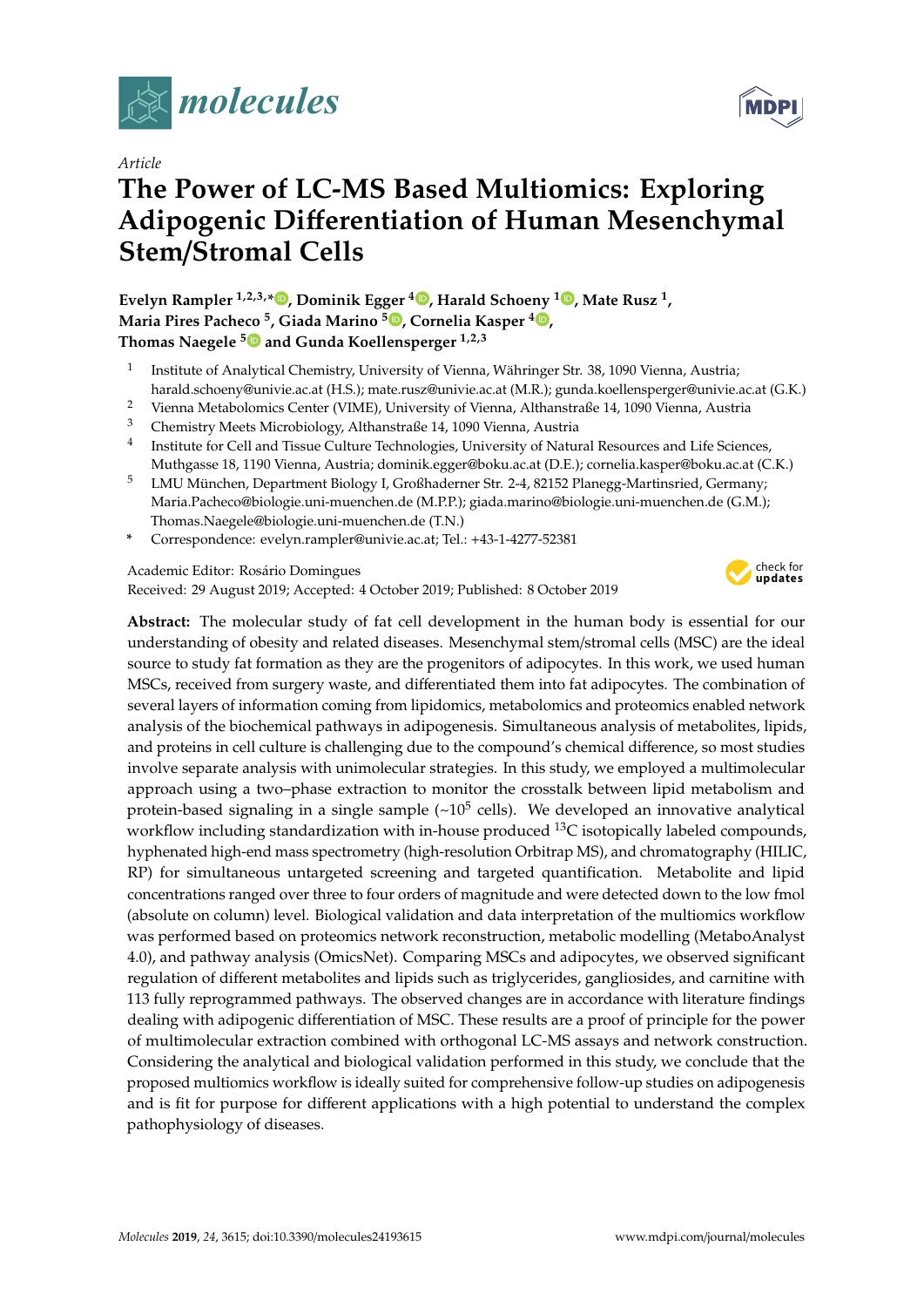**Keywords:** LC-MS; mesenchymal stem cells; stromal cells; fat differentiation; lipidomics; metabolomics; proteomics; multiomics; network analysis; mathematical modelling

#### **1. Introduction**

In the context of obesity-related diseases it is essential to understand the molecular mechanisms that govern the formation of fat cells from stem cells. Mesenchymal stem/stromal cells (MSCs) are multipotent stem cells and the actual progenitors of fat cells/adipocytes [\[1\]](#page-15-0). MSCs are easily accessible as they can be derived from surgical waste or biopsies, i.e., bone marrow, birth-associated tissue, and adipose tissue. Due to their high proliferation capacity, immune-modulatory functions, and potential to differentiate into multiple lineages, MSCs carry a huge clinical promise in cell-based therapies, immunomodulation, and tissue engineering [\[2–](#page-15-1)[5\]](#page-15-2). In contrast, induced pluripotent stem cells (iPSCs) are still not considered as safe since they are genetically not stable [\[6\]](#page-15-3). Furthermore, MSCs are ethically not questionable like embryonic stem cells. Today, adipose tissue is the predominant cell source for MSCs [\[2](#page-15-1)[,7\]](#page-15-4) as they can be obtained more easily and efficiently than from bone marrow [\[4\]](#page-15-5). The process of adipocyte formation, also known as adipogenesis, is regulated by a network of complex molecular processes. Adipocyte differentiation acts via signal transduction of hormones, growth factors, metabolites, lipids, and specific protein receptors mediating external growth and differentiation signals through a cascade of intracellular events. In general, fat cell differentiation is triggered by the ceramide and peroxisomal proliferator-activated receptor gamma (PPARγ) [\[8](#page-15-6)[–10\]](#page-15-7). Insulin and insulin-like growth factor 1 (IGF-1) are required for fat cell formation and activate distinct downstream signal transduction pathways such as (1) a phosphorylation-dephosphorylation mechanism subsequent to IGF-1 tyrosine phosphorylation or (2) insulin activation of the phosphatidylinositol 3-kinase pathway [\[11\]](#page-15-8). During the terminal differentiation phase, adipocytes' de novo lipogenesis and insulin sensitivity is highly increased. Protein and mRNA levels for enzymes (e.g., stearoyl-CoA desaturase, glycerol-3-phosphate dehydrogenase, and fatty acid synthase) involved in triacylglycerol metabolism are increased 10–100-fold upon fat cell formation [\[11\]](#page-15-8).

In order to follow MSC differentiation into fat cells, suitable analytical workflows are necessary. Omics-based strategies are ideal for adipocyte differentiation analysis as they are based on the observation of a subset of molecules in one organism. In this work, we apply a multiomics workflow combining metabolomics, lipidomics, and proteomics. Mass spectrometry (MS) based multiomics strategies are extremely powerful due to their unrivaled potential to monitor an entire set of molecules in order to follow cellular metabolism and perturbations [\[12](#page-15-9)[–14\]](#page-15-10). The combination of liquid chromatography (LC) with high-resolution MS is ideally suited for multimolecular chemical analysis, as LC-MS enables identification and quantification by (1) retention time, (2) accurate mass, and (3) fragmentation pattern of hundreds to thousands of compounds in parallel. Metabolomics of stem and fat cells provides information on the phenotypic change of small metabolites involved in the differentiation process. With lipid droplet formation as a hallmark of adipogenic differentiation [\[11\]](#page-15-8), lipidomics is able to reflect elevated lipid content at the same time providing information on MSCs and adipose tissue lipid patterns. Proteomics on the other hand, enables to monitor important protein key players involved in fat cell formation. In our workflow, we aim to merge targeted quantification and non-targeted screening of metabolites and lipids to follow MSC differentiation in adipocytes. The absolutely accurate quantification of several hundred lipids remains a field of analytical development, as desirable lipid compound-specific standardization is a challenge due to the complexity of the lipidome. Recently, we developed the novel Lipidome Isotope Labeling of Yeast (LILY) technology for in vivo labeling of yeast to produce eukaryotic lipid standards [\[15,](#page-16-0)[16\]](#page-16-1). With our in vivo labeling approach, several hundred stable-isotope-labeled lipids can be simultaneously produced, enabling us to follow lipids as key players in fat cell differentiation. Isotope dilution approaches involving stable-isotope-labeled lipid and metabolite standards can account for any error accumulated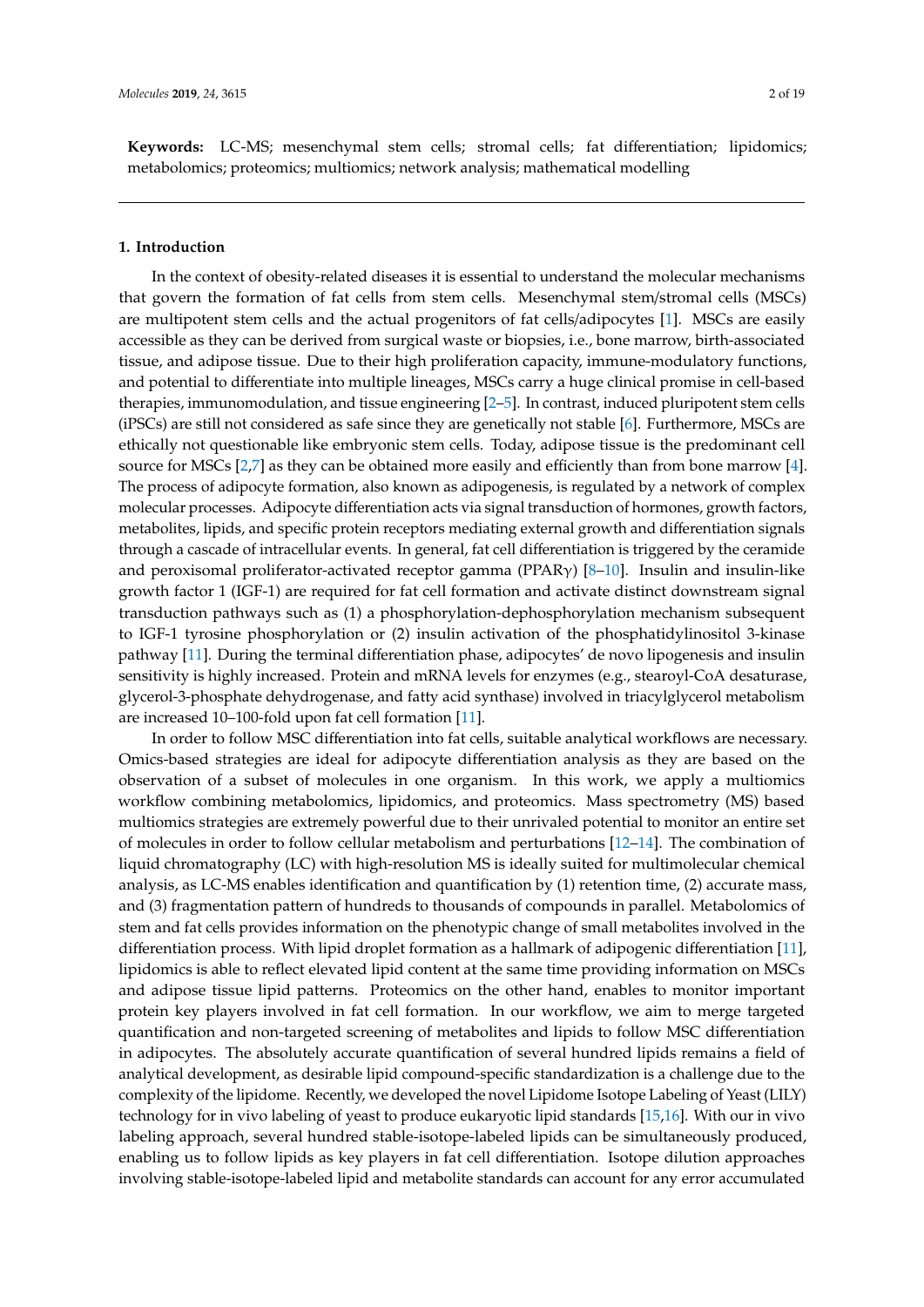in the analytical chain of sample preparation, storage, and measurement. Using isotope dilution in combination with high-end chromatography and MS instrumentation for the analysis of MSCs and adipocyte differentiation will provide us with enhanced data matrices as an ideal starting point to build metabolic models. MSC differentiation affects numerous cellular metabolic pathways and signaling cascades. Mathematical metabolic models can reveal metabolic characteristics in these complex regulatory networks [\[17\]](#page-16-2). Based on such genome-scale models, essential metabolites, lipids, and proteins which are key to cell differentiation can be identified. For example, a genome-scale study on metabolic network model of bone marrow-derived MSCs has previously been presented [\[18\]](#page-16-3). A successful model was developed to identify ways to increase stem cell proliferation and differentiation, providing evidence for the key role of mathematical modelling in biomedical research. Thus, applying a combination of genome-scale modelling and experimental large-scale omics-analysis together with multivariate statistics or pattern recognition [\[19\]](#page-16-4) promises to yield significant advances in the complex field of adipogenic differentiation.

The mechanistic understanding of fat cell development in the human body is essential for the treatment of obesity-related diseases. However, a high fraction of studies on the mechanisms that direct adipogenic differentiation rely on mouse models or murine cell lines [\[3](#page-15-11)[,20](#page-16-5)[–23\]](#page-16-6). In the context of cell-based therapies, translational aspects are of utmost importance as cells from different species might act differently. For example, the in vitro proliferation of human MSCs exhibits a relatively low frequency of oncogenic transformation in stark contrast to murine MSCs which frequently gain chromosomal defects in vitro and often produce fibrosarcomas when injected back into mice [\[5](#page-15-2)[,24](#page-16-7)[,25\]](#page-16-8). To enable potential translation of our results, we decided to use human primary MSCs in early passages for this study. In this work, we present a novel MS-based multiomics strategy to analyze adipogenesis in human MSCs relying on the combination of high-end MS and chromatography, isotopic dilution and network analysis.

#### **2. Results**

#### *2.1. Development of a Multiomics Workflow for the Analysis of Adipogenic Di*ff*erentiation from MSCs*

Primary adipose tissue-derived MSCs (MSC0) were cultivated in adipogenic differentiation medium for 21 days (MSC21). Successful adipogenic differentiation was observed by morphological changes of the cells and lipid vacuole formation (Figure [1\)](#page-3-0). In order to perform a representative systems biology experiment, the multiomics data should ideally be generated from the same set of samples to allow for direct comparison under the same conditions [\[26\]](#page-16-9). To meet these requirements, we applied an adapted two-phase extraction procedure for MSC and fat cells ( $n = 5$ ) to sequentially extract lipids, metabolites, and proteins [\[10\]](#page-15-7). Sequential lipid, metabolite, and protein extraction by MTBE provided the advantage of multimolecular information from one sample without the drawback in sample handling by protein precipitation in the interphase, then chloroform/methanol/water extraction systems were used [\[27\]](#page-16-10). We modified the original SIMPLEX protocol [\[10\]](#page-15-7) by using nitrogen quenching so that trypsin was avoided and less amounts of human MSCs and adipocytes (~10<sup>5</sup> cells) were needed. We developed a multiomics strategy based on hyphenated high-end mass spectrometry and chromatography for non-targeted screening and targeted quantification.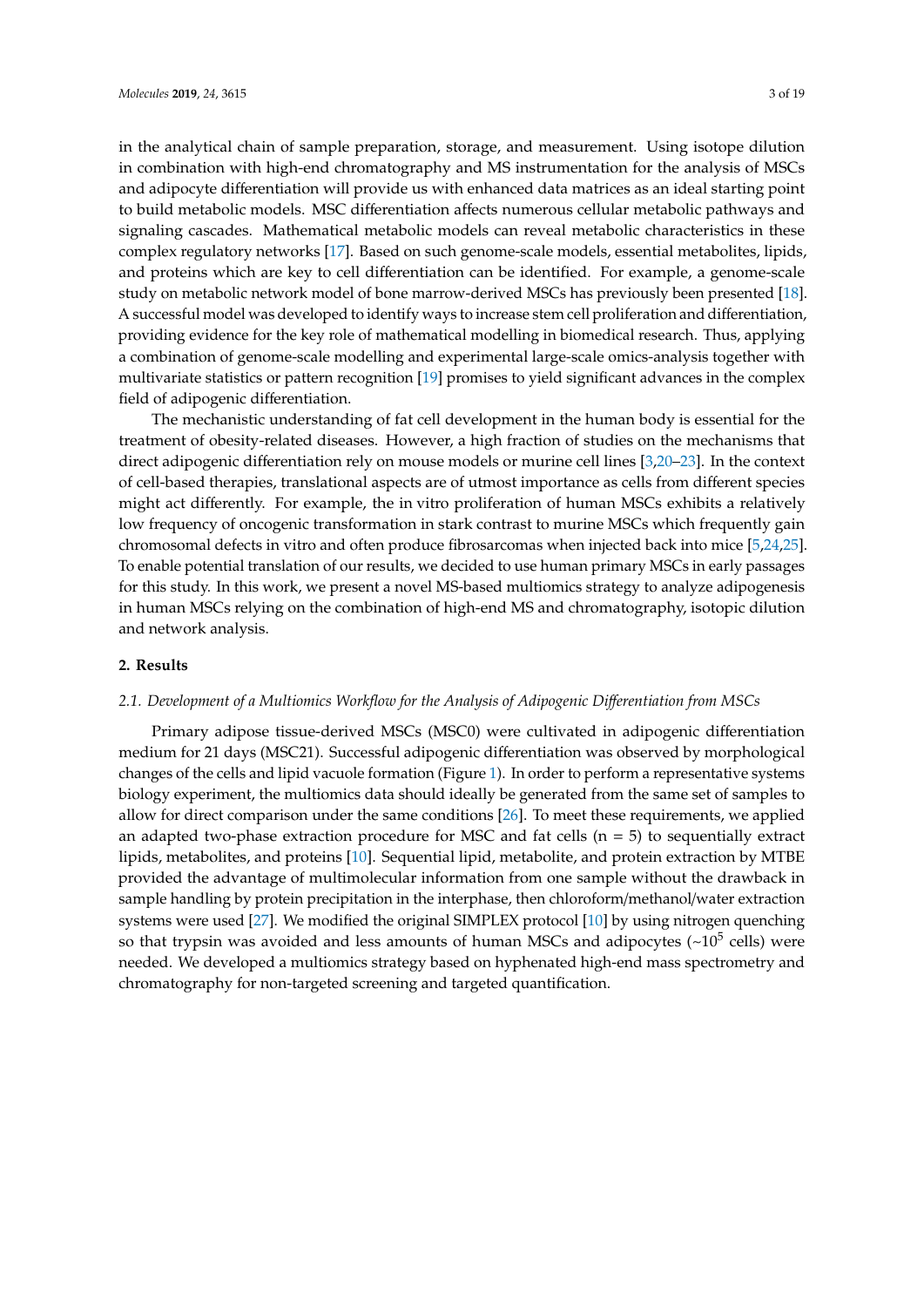<span id="page-3-0"></span>

**Figure 1.** Oil Red O staining of adipose tissue-derived mesenchymal stem/stromal cells (MSCs) after 0 and 21 days cultivation in the adipogenic differentiation medium (ADM) or control medium (CM). The scale bar indicates  $100 \mu m$ .

Protein information was generated by state of the art LC-MS/MS shotgun proteomics and was used to build metabolic networks linked to human genomic sequences. Metabolite and lipid profiling in MSCs and adipocytes was performed using a novel HILIC-RP dual injection strategy combined with high-resolution Orbitrap-MS [\[28\]](#page-16-11). Merging metabolomics and lipidomics assays is usually compromised by different extraction procedures needed (high polarity ranges from very polar small metabolites to medium-mass nonpolar lipids), and typically the two approaches deliver separate data sets. Using the parallel HILIC-RP method, two extracts can be measured on two columns in one analytical run so that metabolite and lipid information is generated in 32 min. Concentrations ranging over three to four orders of magnitude can be assessed by the HILIC-RP-MS assay [\[28\]](#page-16-11). The addition of <sup>13</sup>C-labeled metabolite/lipid standards enabled us to merge targeted quantification with untargeted compound screening in MSCs and adipocytes. Low sample amounts of MSCs and adipocytes  $\left(\sim 10^5\right)$ cells) were needed for detecting fmol absolute on the column in the parallel HILIC-RP method. This is significantly lower than a recent shotgun lipidomics approach used for the quantitative analysis of white and brown adipose tissue, where pmol of lipids were theoretically detectable [\[29\]](#page-16-12) highlighting the sensitivity advantage when LC-MS based workflows are applied.

#### *2.2. Targeted Lipidomics and Metabolomics Comparing MSCs and Adipocytes*

For targeted analysis, we employed isotopically  $^{13}$ C-labeled metabolite and lipid standards produced in our laboratory for standardization [\[15](#page-16-0)[,30](#page-16-13)[,31\]](#page-16-14) to follow fat cell differentiation of MSCs. Absolute compound-specific quantification  $(n = 3)$  of 12 lipids and 54 metabolites (compound-specific quantification using endogenous/<sup>13</sup>C-labeled pairs) was performed using external calibration (8 standards within the calibration range of  $0.1-25 \mu M$ ), with internal standardization by in-house produced <sup>13</sup>C-labeled standards and protein normalization. The selection of the targeted analytes was performed on the available standards mixes and corresponding <sup>13</sup>C-labeled lipids/metabolites (Table S1). All lipids and metabolites quantified in MSCs/adipocytes were in the range of nmol to fmol range per mg protein with limits of detection of fmol absolute on column. Isotope dilution and the use of the LILY lipids enhanced the quantification significantly (Figures [A1](#page-11-0) and [A2\)](#page-11-1), i.e., triglycerides (TG) 54:6 ( $\mathbb{R}^2$  of 0.9812 vs. 0.7146 for label-free quantification). Once more showing the advantage of using our in-house produced standards for quantitation [\[15,](#page-16-0)[16\]](#page-16-1). The comparison of the targeted metabolite and lipid quantification in MSCs and adipocytes revealed significant downregulation (fold change > 2, *p*-value < 0.05) of GMP, S-adensoyl-methionine, asparagine, L-cystathionine, adenosine, 5'-deoxy-5'-methylthioadenosine, and adenine in adipocytes. The amino acids showed a general trend to be less abundant in adipocytes (Figure [A3A](#page-12-0)), whereas triglycerides and lipid precursors such as carnitine and propionyl-L-carnitine were increased upon differentiation (Figure [A3B](#page-12-0),C), which can be explained by the formation of lipid droplets upon differentiation of the MSCs. Separation of MSC and adipocytes was observed by principal component analysis using the targeted metabolite and lipid data set (Figure [2A](#page-4-0),B). Due to the low number of replicates ( $n = 3$ ) a profound statistical evaluation of significance is not possible here. However, adipocyte (MSC21) metabolite and lipid data showed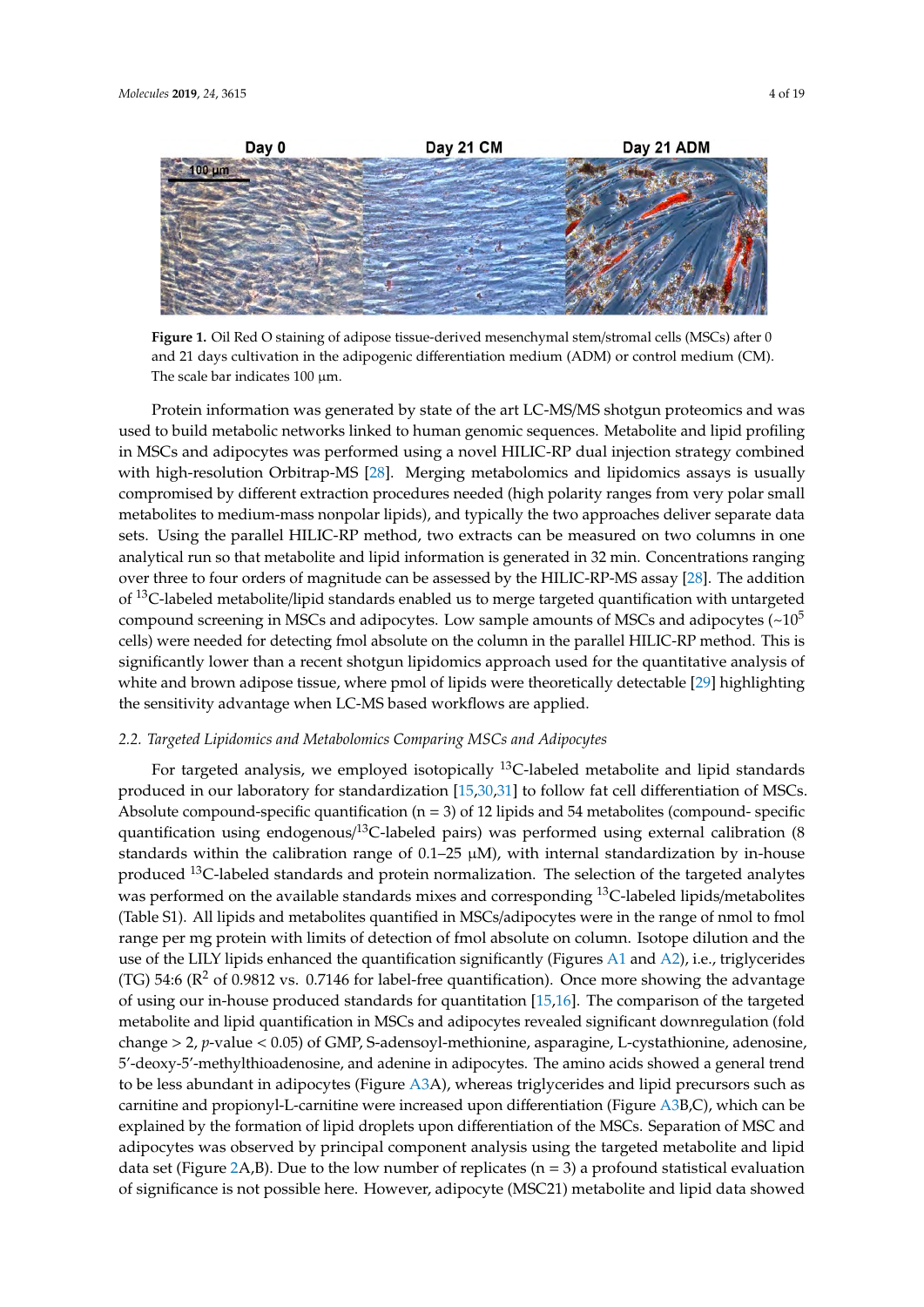a much higher variance than before differentiation (MSC0). This indicates a diversification of the metabolome and lipidome due to differentiation which remains to be tested for its significance in future studies. **2019,** *2019, 2019, 2029, 2029, 2029, 2029, 2029, 2029, 2029, 2029, 2029, 2029, 2029, 2029, 2029, 2029, 2029, 2029, 2029, 2029, 2029, 2029, 2029, 2029, 2029, 2029, 2029, 2029, 2029, 2029, 2029, 2029, 2029, 2029, 2029, 2029* 

<span id="page-4-0"></span>

**Figure 2.** Principal component analysis (PCA) for the targeted lipid and metabolite analysis Figure 2. Principal component analysis (PCA) for the targeted lipid and metabolite analysis comparing MSCs and adipocytes. All compounds were quantified (54 metabolites, 12 lipids) using compound-specific quantification with 13C-labeled yeast extract. **A**. PCA score plots in MetaboAnalyst compound-specific quantification with <sup>13</sup>C-labeled yeast extract. (**A**) PCA score plots in MetaboAnalyst 4.0 [32] explaining 71% of the variance by PC 1 and PC 2 showing separation of the MSCs (MSC0) and 4.0 [\[32\]](#page-17-0) explaining 71% of the variance by PC 1 and PC 2 showing separation of the MSCs (MSC0) and adipocytes (MSC21) despite the higher variation in adipocytes. **B**. Biplot (MetaboAnalyst) including adipocytes (MSC21) despite the higher variation in adipocytes. (**B**) Biplot (MetaboAnalyst) including the loading information of the individual metabolites/lipids. the loading information of the individual metabolites/lipids.

## *2.3. Non-targeted Lipidomics and Metabolomics Comparing MSCs and Adipocytes 2.3. Non-targeted Lipidomics and Metabolomics Comparing MSCs and Adipocytes*

Non-targeted lipid and metabolite analysis revealed significant changes (fold change > 2, *p*-value < 0.05,) comparing undifferentiated MSCs (MSC0, cells before differentiation initiation, n = 5) with  $\sim 0.05$ , life and  $\sim 0.05$  and  $\sim 0.000$  and  $\sim 0.000$  and  $\sim 0.000$  and  $\sim 0.000$  and  $\sim 0.000$  and  $\sim 0.000$  and  $\sim 0.000$  and  $\sim 0.000$  and  $\sim 0.000$  and  $\sim 0.000$  and  $\sim 0.000$  and  $\sim 0.000$  and  $\sim 0.0$ MSCs differentiated into the adipogenic lineage (MSC21, cells after 21 days of adipogenic incubation, MSCs differentiated into the adipogenic lineage (MSC21, cells after 21 days of adipogenic incubation,  $n = 5$ ). A general increase in molecular complexity in differentiated adipocytes was observed indicated  $n = 1$ by the higher number of identified metabolites and lipids (Figure [3\)](#page-5-0). After filtering (Compound<br>
by the higher number of identified metabolites and lipids (Figure 3). After filtering (Compound Discoverer 3.0: background removal using extraction and eluent blanks, area > 50,000, MetaboAnalyst: metaboarana range) and normalization (mean-centered and divided by the standard deviation of each variable in MetaboAnalyst), 171 compounds were significantly upregulated and 24 compounds each variable in were downregulated in adipocytes. Overall, 2650 compounds were identified in the lipid fraction<br>were identified in the lipid fraction of both sample groups which is three times higher compared to the metabolite fraction with 839 compounds (Figure [3\)](#page-5-0). This observation reflects the formation of lipid droplets as a hallmark for the compounds of the compounds of the compounds of the compounds of the compounds of the compounds of the compounds of the c adipogenic differentiation, and is consistent with a general trend of summed area increase in adipogenic differentiation, and is consistent with a general trend of summed area increase in adipocytes detected for most of the abundant lipid classes, namely triglycerides (TG), prosphatidylcholine (PC), lysophosphatidylcholine (LPC), sphingomyelin (SM), ceramides (Cer), and diglycerides (DG)  $p_{\text{c}}(\text{c})$ , lysophosphatidylcholine  $(\text{c})$ , sphingomyelin  $(\text{c})$ , ceramides  $(\text{c})$ , and digiyechides  $(\text{c})$ , (Figure [A4,](#page-12-1) Table S1). The upregulation was significant in TGs (Figure [A4\)](#page-12-1), which are the main  $\cdots$ constituents of lipid droplets [\[3\]](#page-15-11). For the other lipid classes detected belonging to the category of phospholipids, no significant changes (phosphatidylethanolamines (PE), phosphatidylinositols (PI), phosphatidylinositols (PI), phosphatidylserines (PS), lysophosphatidyl-ethanolamines (LPE)) were detected. Overall, an indication<br>Listen del distribution del distribution del matter del distribution del distribution del distribution del dis towards phospholipid remodeling (Figure [A4,](#page-12-1) Table S1) upon adipogenic differentiation/lipid droplet formation was observed  $[33]$ . Non-targeted lipid and metabolite analysis revealed significant changes (fold change > 2, *p*-value Interquartile range) and normalization (mean-centered and divided by the standard deviation of detected for most of the abundant lipid classes, namely triglycerides (TG), phosphatidylcholine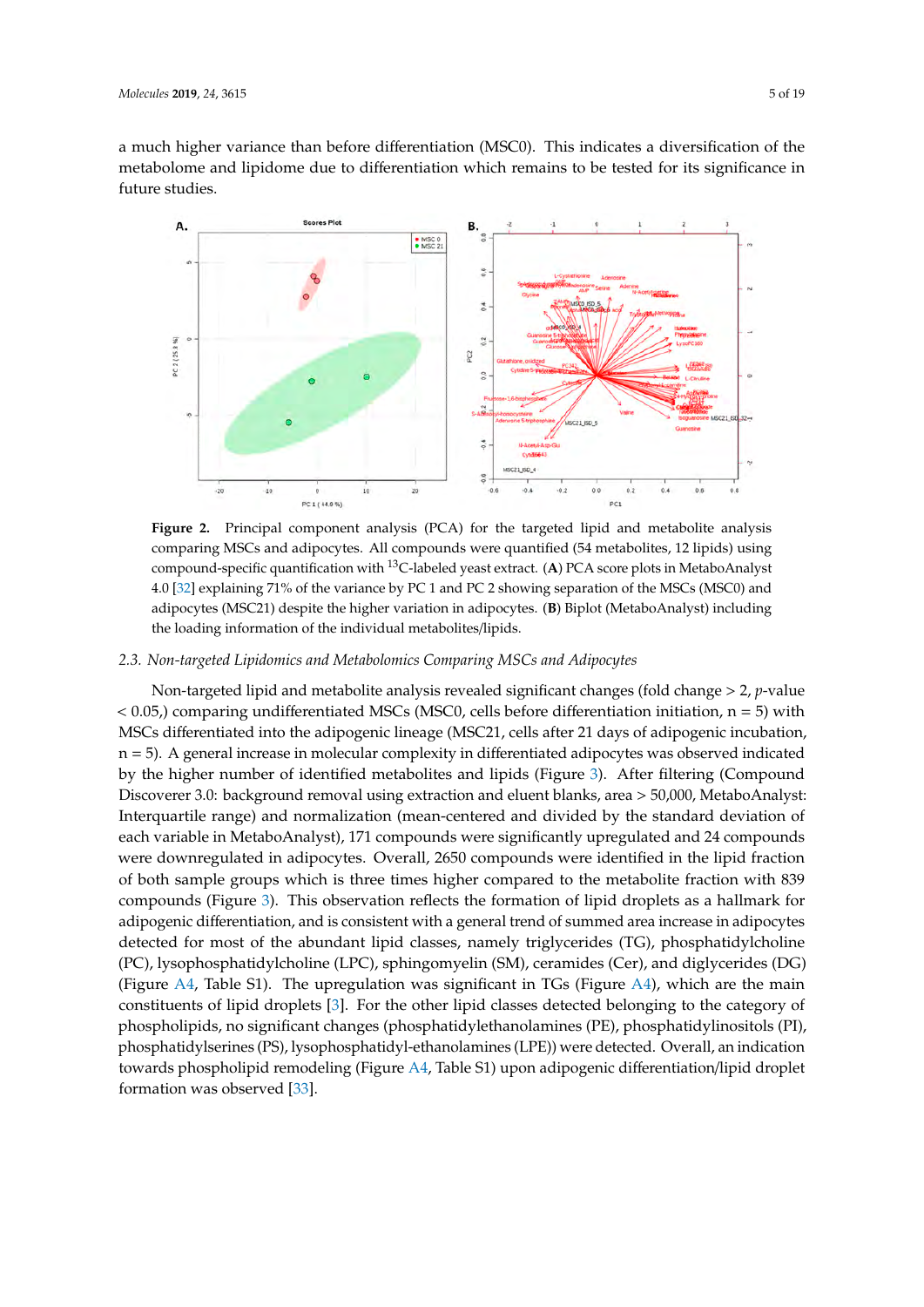<span id="page-5-0"></span>

**Figure 3.** Differential analysis of lipids and metabolites. Volcano plot (derived from untargeted LC-**Figure 3.** Differential analysis of lipids and metabolites. Volcano plot (derived from untargeted LC-MS) of compounds from primary MSCs and adipocytes using MetaboAnalyst 4.0 (with *p*-value settings 0.05, interquartile filter) [\[32\]](#page-17-0). HILIC-RP-HRMS (positive mode) revealed that 195 out of 3498 compounds compounds were significantly regulated (*p*-value < 0.05, fold change (FC) > 2). Both lipids and were significantly regulated (*p*-value < 0.05, fold change (FC) > 2). Both lipids and metabolites were significantly upregulated in adipocytes compared to MSCs.

## *2.4. Biological Validation and Data Interpretation of the Multiomics Workflow 2.4. Biological Validation and Data Interpretation of the Multiomics Workflow*

#### 2.4.1. Proteomics Network Reconstruction, Metabolic Modelling and Pathway Analysis

2.4.1. Proteomics Network Reconstruction, Metabolic Modelling and Pathway Analysis proteins (Table S1, protein IDs,  $n = 2$ ) and revealed significant dynamics of the cellular proteome during the differentiation process. The observed protein changes are in accordance with previously published proteomics data on human adult stem cell adipogenesis, e.g. matching upregulation of a<br>polipoprotein, fatty acid binding protein, glycerol-3-phosphate dehydrogenase, fatty acid synthase, phosphoglycerate synthase, and downregulation of platelet activating factor, acetylhydrolase 1B, and annexin was observed [\[34\]](#page-17-2). The upregulation of glycerol-3-phosphate dehydrogenase and fatty acid synthase was also reported as a consequence of increased triacylglycerol metabolism upon lipid droplet formation in adipocytes [\[11\]](#page-15-8). The shotgun proteomic analysis of non-differentiated and differentiated MSCs identified 1869

Based on the human genome-scale consensus model Recon 2.4, proteomic data were applied to reconstruct context-specific networks which reflect the specific proteomic constitution of MSCs before and after differentiation. In total, 165 metabolic reactions and processes were fully reprogrammed on the proteome level during differentiation (Figure [A5\)](#page-13-0). The strongest effects were observed for reprogramming of reactions in fatty acid metabolism (oxidation, synthesis, eicosanoid, inositol phosphate, and bile acid metabolism) and transport processes (peroxisomal and extracellular, as well as endoplasmatic reticular transport) (Table S1, Figure [A5\)](#page-13-0).

Using the protein information together with the generated metabolite and lipid (combining targeted and non-targeted lists with median areas/concentrations for comparison of MSCS and adipocytes) data (Table S1), multiomics pathway analysis was performed (OmicsNet [\[35\]](#page-17-3)). Comparing MSCs and adipocytes, 113 significantly regulated pathways (*p*-value > 0.05) (Table S2) were identified in four different correlation networks including one major network (continent network-101 regulated pathways) and three subnetworks (island networks for glycerolipids-7 pathways; glutathione disulfide-2 pathways, carnitine- 3 pathways). Adenosine triphosphate (ATP) and adenosine monophosphate (AMP) showed the highest correlation degree (922, 141 respectively) within the protein-metabolite network (Figure [4A](#page-6-0),C) due to the expected change in energy metabolism and n<br>phosphorylation-dephosphorylation upon fat differentiation [\[11\]](#page-15-8). Several biological relevant and

metabolism and phosphorylation-dephosphorylation upon fat differentiation [11]. Several biological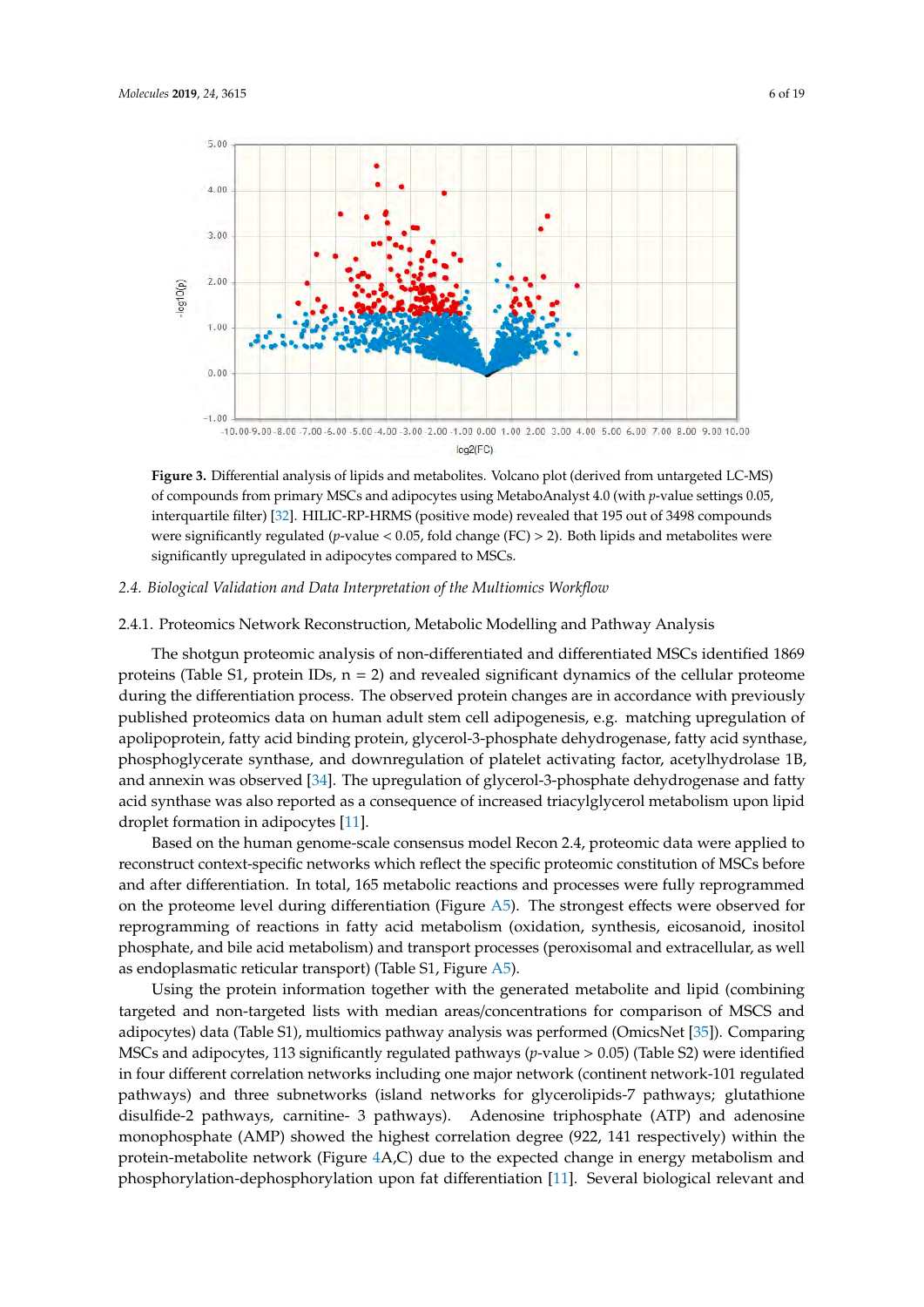expected active pathways were identified (Figure 4A–C) including (1) glycerophospholipid signaling (Figure  $4A,B$ , Table S2, network 1)  $[10,36]$  $[10,36]$ , (2) the ins[ul](#page-6-0)in pathway (Figure  $4C$ , Table S2, network 1)  $[8-10]$  $[8-10]$ , (3) glycerolipid (triglycerides regulating) pathway with corresponding fat digestion and absorption (Figure [A6A](#page-13-1), Table S2, subnetwork 2) [\[11](#page-15-8)[,37,](#page-17-5)[38\]](#page-17-6), (4) carnitine regulation within the fatty acid metabolism, PPAR signaling, and adipocytokine signaling pathways (Figure [A6B](#page-13-1), Table S2, subnetwork 4) [\[39](#page-17-7)[–41\]](#page-17-8), and (5) glutathione disulfide within arachidonic acid metabolism and oxidation related pathways (Table S2, subnetwork 3) [\[42–](#page-17-9)[44\]](#page-17-10). Interestingly, triglycerides- and carnitine-related pathways were separated as individual subnetworks (Figure  $\Delta 6$ A,B, Table S2). Both compound classes are known to be highly regulated [\[11](#page-15-8)[,39\]](#page-17-7) in adipogenesis and will be discussed in more detail below. [11,39] in adipogenesis and will be discussed in more detail below.

<span id="page-6-0"></span>

**Figure 4.** Multiomics network analysis of MSCs and adipocytes. Network analysis by OmicsNet[35] **Figure 4.** Multiomics network analysis of MSCs and adipocytes. Network analysis by OmicsNet [\[35\]](#page-17-3) enabled to combine protein, metabolite, and lipid information, and identify regulated pathways in enabled to combine protein, metabolite, and lipid information, and identify regulated pathways in adipogenesis. (A) The network including most protein-metabolite interactions. Proteins are labeled in red and metabolites in yellow. The glycerophospholipid metabolism is labeled in green and the insulin pathway in blue. **B**. Phosphatidylcholine as regulated lipid within the glycerophospholipid insulin pathway in blue. (**B**) Phosphatidylcholine as regulated lipid within the glycerophospholipid metabolism. **C**. ATP and AMP as major regulated energy metabolites, additionally the insulin metabolism. (**C**) ATP and AMP as major regulated energy metabolites, additionally the insulin pathway is significantly regulated and labeled in blue.

### 2.4.2. Carnitine Regulation 2.4.2. Carnitine Regulation

Increased concentrations of carnitine and propionyl-L-carnitine were observed in adipocytes by Increased concentrations of carnitine and propionyl-L-carnitine were observed in adipocytes by targeted analysis (Figure [A3C](#page-12-0)) with a significant regulation of carnitine related pathways (Figure [A6B](#page-13-1), A6. B, Table S2, subnetwork 4). Carnitine synthesis is necessary for fatty acid oxidation and fatty acid Table S2, subnetwork 4). Carnitine synthesis is necessary for fatty acid oxidation and fatty acid transport from the cytosol to the mitochondria [45] and is known to improve insulin sensitivity of transport from the cytosol to the mitochondria [\[45\]](#page-17-11) and is known to improve insulin sensitivity of adipocytes [46], an inherent characteristic of adipose tissue. Interestingly, upregulated acyl-carnitine adipocytes [\[46\]](#page-17-12), an inherent characteristic of adipose tissue. Interestingly, upregulated acyl-carnitine levels are associated with the promotion of the differentiation process of embryonic stem cells in levels are associated with the promotion of the differentiation process of embryonic stem cells in different cell types [42]. Additionally, carnitine and acetyl-carnitine were found to reduce different cell types [\[42\]](#page-17-9). Additionally, carnitine and acetyl-carnitine were found to reduce adipogenesis but stimulate osteogenesis and chondrogenesis in human MSCs by regulating the mitochondrial metabolisms [\[39\]](#page-17-7). It is also known to attenuate lipid accumulation in adipocytes via downregulation of PPARγ, a major adipocyte-specific transcription factor [\[47\]](#page-17-13).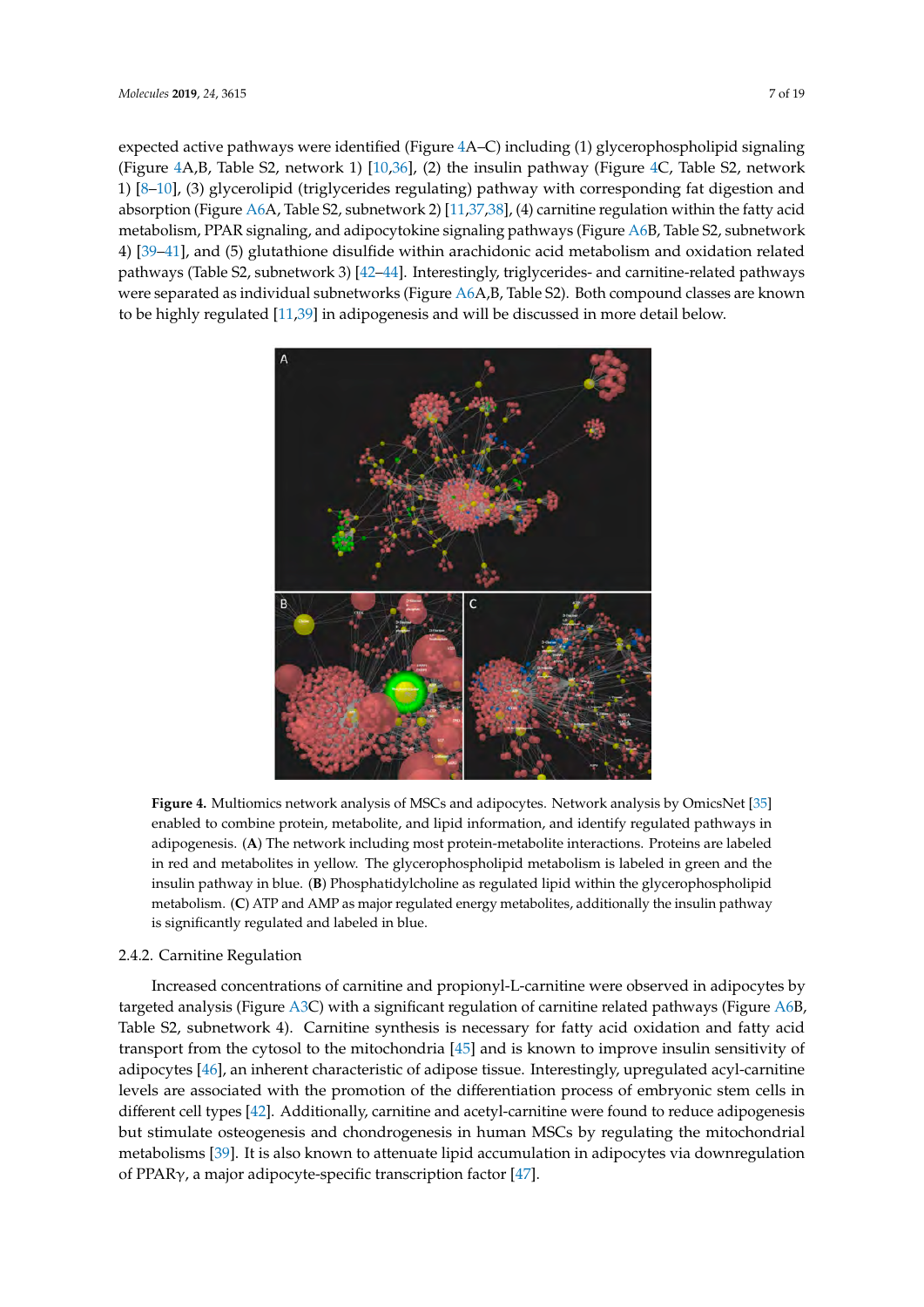#### 2.4.3. Trigylcerides Upregulation in Lipid Droplets of Adipocytes

A major increase of TGs in adipocytes was observed in the targeted lipid analysis (Figure [A3B](#page-12-0)) and the number of identifications received by non-targeted lipidomics (Figure [3\)](#page-5-0). Additionally, triglycerides were involved in several significantly regulated pathways of the multiomics data (Figure [A6A](#page-13-1), Table S2, subnetwork 2). Comparing the 10 most regulated compounds in the classes of MSCs and adipocytes (from the combined untargeted metabolite and lipid data set), several interesting *m*/*z* variables were found by partial least square and heat map analysis (MetaboAnalyst 4.0 [\[32\]](#page-17-0)). Some of them could be further identified by a database search (Lipid Search) and manual curation. Four upregulated triglycerides in adipocytes were annotated based on accurate mass, fragmentation and retention time, namely TG (16:0\_16\_1\_18:0), TG (16:0\_16:1\_18:1), TG (16:1\_18\_0\_18\_0), and TG (16:0\_18:1\_18:1). TGs are the major constituents of lipid droplets representative of successful adipogenic differentiation. Expected lipid droplet formation was induced in the adipocytes (Figure [1\)](#page-3-0) upon medium change and reflected in the list of regulated proteins by the increase of, for example, fatty acid synthase, glycerol-3-phosphate dehydrogenase, and malic enzyme, which are all known to increase the triglyceride metabolism [\[11\]](#page-15-8).

#### 2.4.4. Gangliosides are Involved in Adipocyte Differentiation and Insulin Sensitivity

The *m*/*z* for the gangliosides GM3(d18:1/16:0) and GM3(d18:1/22:1) were listed within the 10 most regulated compounds identified (partial least square, heat map, MetaboAnalyst [\[32\]](#page-17-0)) when comparing MSCs and adipocytes. We annotated them manually by *m*/*z*, fragmentation, and matching retention times (in positive and negative MS mode), and observed an upregulation in adipocytes by a factor of 20 and 30 respectively. Comparing the ganglioside glycosphingolipid fragmentation pattern (Figure  $\Delta$ 7), the ceramide moiety was determined in the positive ion mode (characteristic sphingosine fragments at *m*/*z* 264 and 282) and the glycan residue was annotated in the negative ion mode (characteristic N-acetylneuraminic acid fragment ion at *m*/*z* 290). Additionally, a series of gangliosides (GM3(32:1;2) GM3(32:0;2), GM3(33:1;2), GM3(34:0;2), GM3(34:2;2), GM3(35:1;2), GM3(36:0;2), GM3(36:1;2), GM3(36:2;2), GM3(38:1;2), GM3(40:0;2), GM3(40:1;2), GM3(40:2;2), GM3(41:0;2), GM3(41:1;2), GM3(41:2;2), GM3(42:0;2), GM3(42:1;2), GM3(43:1;2), and GM3(43:2;2)) was identified by *m*/*z*, elution order depending on the number of double bonds and fatty acid chain length, as well as matching retention time (elution: 22.3–28.3 min) between the different MS modes (+/−). Ten (GM3(33:1;2), GM3(35:1;2), GM3(36:0;2), GM3(41:0;2), GM3(41:1;2), GM3(41:2;2), GM3(42:0;2), GM3(42:1;2), GM3(43:1;2), and GM3(43:2;2)) of the 22 identified gangliosides were only found in adipocytes and all other gangliosides were found in lower abundances in MSCs. This is of special interest, as GM3 gangliosides are part of the sphingolipid metabolism identified by protein-metabolite network data (Table S2(4)). The connection of ganglioside increase upon adipogenesis was further supported by the upregulation of the ganglioside GM2 activator protein in adipocytes, which is able to extract GM2 molecules from membranes to hydrolyze them to GM3. The enzymatic activity of ganglioside GM2 activator protein strongly depends on the sphingolipid and membrane lipid composition [\[48\]](#page-17-14). Gangliosides were proposed as a new class of stem cell markers, e.g. GD1a increase for favored osteogenesis in MSCs [\[49\]](#page-17-15). They were further found to be involved in the differentiation of MSCs into osteoblasts and neural cells [\[50\]](#page-17-16) and are generally associated with the insulin metabolic signaling in adipocytes [\[51\]](#page-17-17). Insulin is required for fat cell formation activating distinct signal transduction pathways, such as phosphorylation-dephosphorylation or the phosphatidylinositol-3-kinase pathway [\[10\]](#page-15-7). Major reprogramming of related pathways (insulin, glycerolipid, sphingolipid, phosphatidylinositol pathway) was also confirmed by the multiomics data (Figure [4,](#page-6-0) Table S2, subnetwork 1). Additionally, we observed upregulation of perilipin-4 upon adipocyte differentiation of MSCs (Table S1) which is an adipocyte phosphoprotein present in the periphery of lipid storage droplets [\[3,](#page-15-11)[11\]](#page-15-8).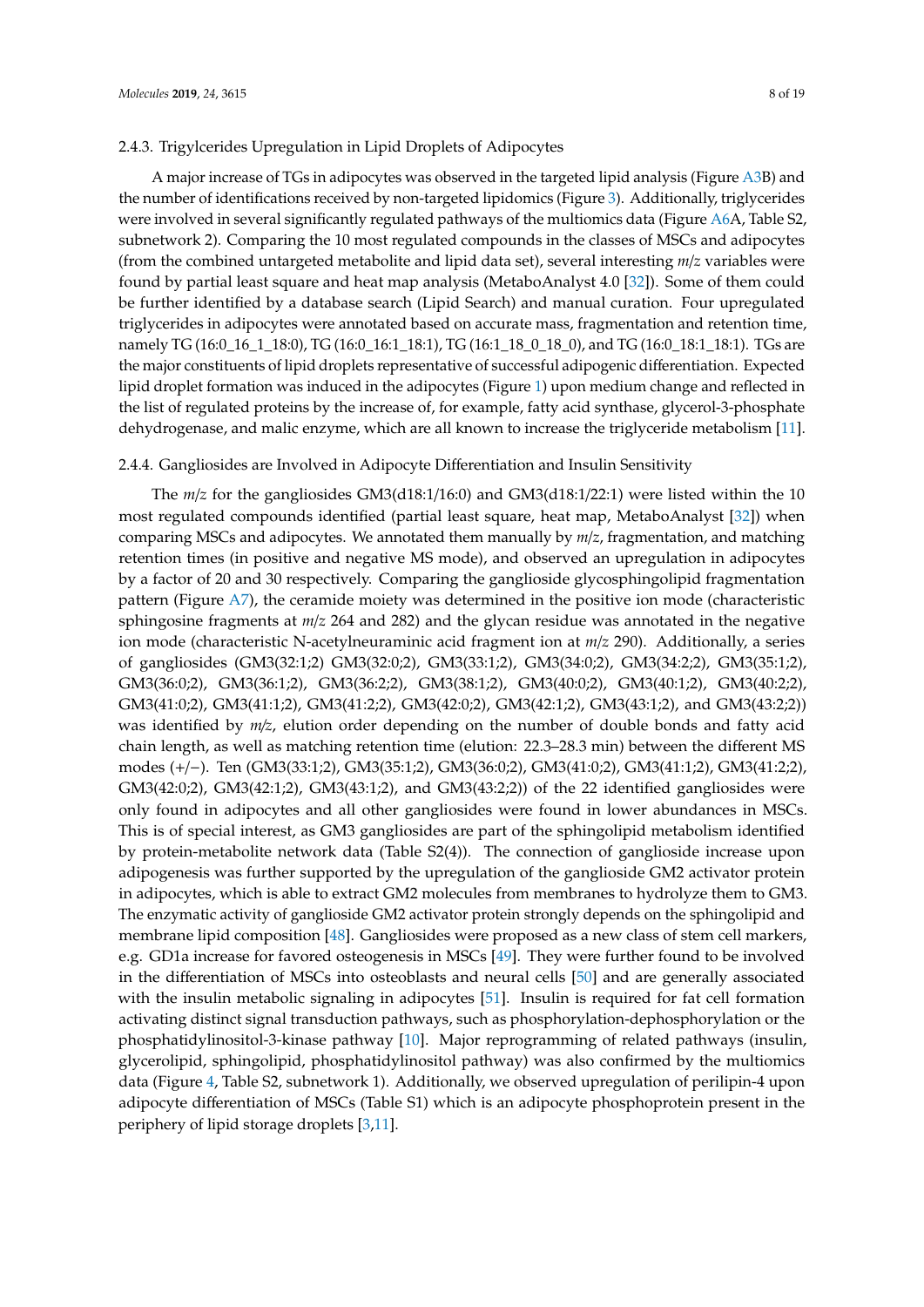#### **3. Discussion**

The presented multiomics study on the adipogenic differentiation of MSCs is a proof of principle for the power of multimolecular extraction procedures combined with orthogonal LC-MS assays and network construction. Merging metabolomics and lipidomics assays was possible by adapting (no trypsin, less starting cell number) the original SIMPLEX protocol [\[10\]](#page-15-7) for sequential lipid, metabolite, and protein extraction. Followed by the HILIC-RP dual injection setup, metabolite and lipid information was generated from the same sample in one analytical run. Additionally, targeted quantification by <sup>13</sup>C-labeled metabolite/lipid standards could be performed with untargeted compound screening in the same assay, so that sample amounts needed were significantly reduced. The  $^{13}$ C-labeled metabolites/lipids can be potentially used for normalization of non-targeted LC-MS based multiomics data, which was recently shown to be possible for lipidomics data [\[52\]](#page-17-18) and represents an important future goal. LC-MS assays are especially useful when low abundant metabolites and lipids are of interest as the chromatographic separation offers cleanup of the sample matrix, higher linear dynamic range, and additional compound identification by retention time information. The power for the detection of unknown low abundant compounds was impressively shown by the example of GM3 gangliosides in MSCs and adipocytes. None of the gangliosides could be annotated by a database search, although the used in silico database included all types of gangliosides (GM1, GM2, GM3). Only when comparing the non-targeted datasets of MSCs and adipocytes, two of these high mass (>1000 *m*/*z*) glycosphingolipids showed up as interesting differentiating unknown compound. Using manual curation of the fragmentation pattern, matching retention times in the positive and negative ion mode, and retention time order, 22 different gangliosides could be successfully annotated and were further confirmed by the upregulation of the ganglioside GM2 activator protein. Despite the limited sample number of the assay, all biological observations for the regulation of triglycerides [\[3](#page-15-11)[,8\]](#page-15-6), gangliosides [\[51\]](#page-17-17), and reprogrammed pathways [\[23\]](#page-16-6) in adipocytes are in accordance with the literature. Further biological interpretation of the data is beyond the scope of this work. Future studies will focus on in-depth analysis of fat differentiation involving time-series experiments, tracer studies, and the comparison of different fat cell tissue types. Additionally, targeted LC-MS based assays will be developed for metabolite and lipid classes relevant in adipogenesis such as triglycerides, acyl-carnitines, or gangliosides.

The presented biotechnology workflow based on adult human MSCs from surgical waste represents a general strategy to avoid animal experiments and induced pluripotent stem cells [\[6,](#page-15-3)[53\]](#page-17-19) for certain clinical studies and drug testing. The performed biological validation (literature search, identification of relevant regulated compounds and pathways) combined with the analytical method validation (analytical figures of merit; use of commercially available standards as well as in-house produced labeled metabolites and lipids; database annotation based on RT, accurate mass and fragmentation pattern; additional manual curation), lets us conclude that the presented workflow is fit for purpose for other cell culture or tissue-based multiomics studies. LC-MS based multiomics workflows enable to follow the complex pathophysiology of diseases among various other applications. Our multiomics workflow offers comprehensive multimolecular information based on a single sample (using the sequential extraction approach) and low analysis time. We hypothesize that reproducible diagnostic high-throughput LC-MS based assays can be implemented by automatic sample extraction and data evaluation.

#### **4. Materials and Methods**

#### *4.1. Cell Culture*

The use of human tissue was approved by the ethics committee of the Medical University Vienna, Austria (EK Nr. 957/2011, 30 January 2013) and the donor gave written consent. Human adipose tissue-derived MSCs were isolated from a female donor (age 29) within 3–6 h after surgery as described before [\[54\]](#page-18-0). Briefly, adipose tissue was obtained from abdominoplasty, minced with scissors, and digested with collagenase type I (Sigma Aldrich, St. Louis, MO, USA). After several centrifugation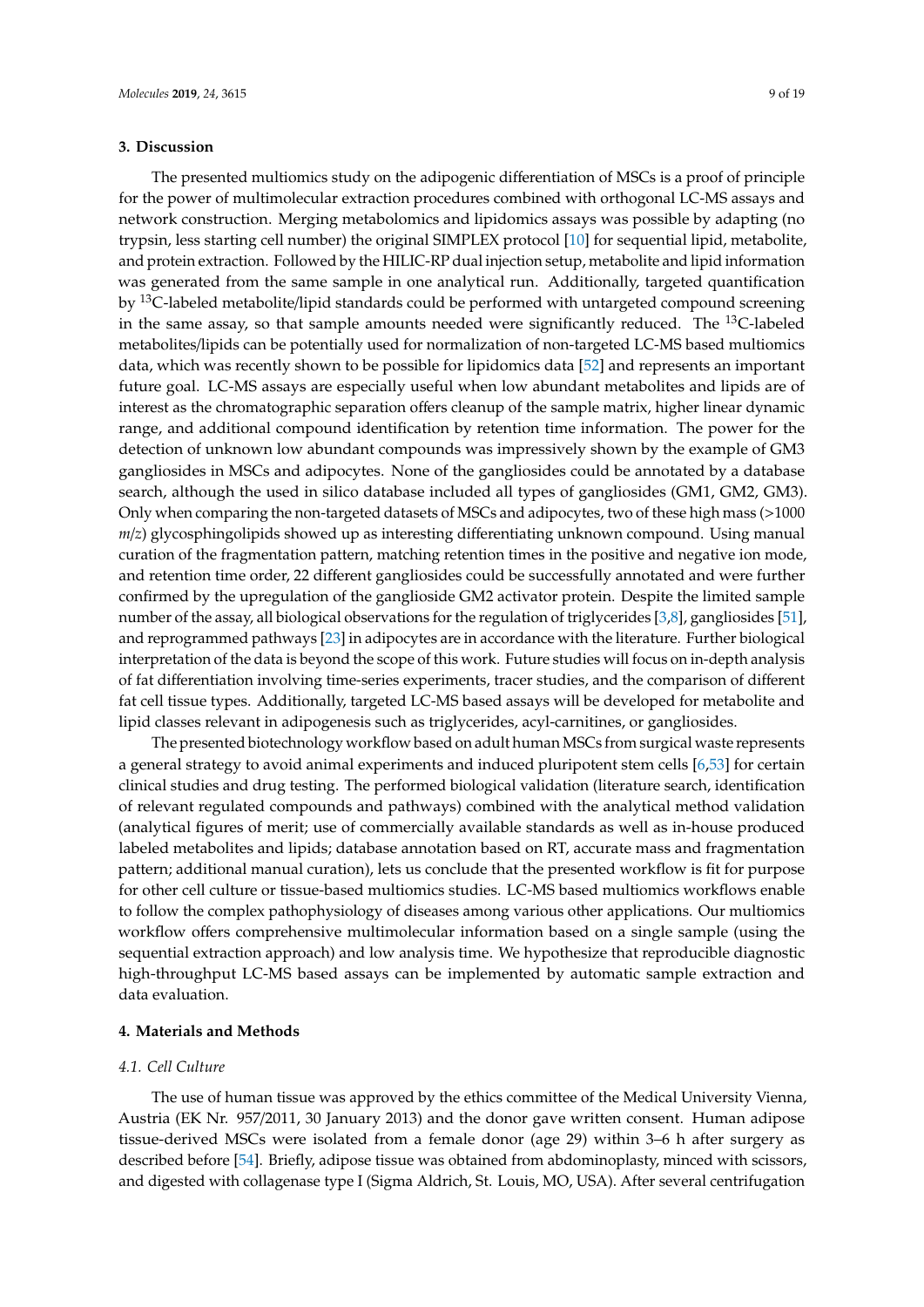and washing steps, the stromal vascular fracture was released in a cell culture flask (Sarstedt, Nümbrecht, Germany) with standard cell culture medium composed of MEM alpha (Thermo Fisher Scientific, Waltham, MA, USA), 0.5% gentamycin (Lonza, Basel, Switzerland), 2.5% human platelet lysate (hPL; PL BioScience, Aachen, Germany), and 1 U/mL heparin (Ratiopharm, Ulm, Germany), and incubated in a humidified incubator at 37  $\degree$ C and 5% CO<sub>2</sub>. Subsequently, MSCs were selected by plastic adherence and cryo-preserved in 77.5% MEM alpha, 12.5% hPL, 10% DMSO (Sigma Aldrich), and 1 U/mL heparin (defined as passage 0, P0). For the adipogenic differentiation, cells were thawed at passage 0 and further expanded for two passages in T-flasks. After harvest via accutase (GE healthcare, Little Chalfont, UK) treatment, MSCs were seeded at 4.000 cells/cm<sup>2</sup> in a 6-well plate (Sarstedt, Nümbrecht, Germany), coated with 2 µg/cm<sup>2</sup> fibronectin (Sigma, St. Louis, MO, USA), and 2 mL of CM was added. Upon confluency, the medium was changed to adipogenic differentiation medium (ADM; Miltenyi, Bergisch-Gladbach, Germany), supplemented with 0.5% gentamycin, and the cells were cultured for 21 days, while the medium was changed every 2–3 days. Undifferentiated MSCs at day 0 served as a control. Subsequently, the cells were fixed with 4% paraformaldehyde (Sigma, St. Louis, MO, USA), washed with ddH2O and stained with Oil Red O solution (Sigma, St. Louis, MO, USA). The staining of lipid vacuoles was observed by bright-field microscopy (DMIL LED with camera ICC50HD; both Leica, Wetzlar, Germany).

#### *4.2. Multiomics*

All solvents were LC-MS grade. Metabolite and lipid standards were from Sigma, Carbosynth (Compton Berkshire, England) or Avanti Polar Lipids, Inc. (Alabaster, Alabama, USA) and were weighed and dissolved in an appropriate solvent. A multi-metabolite mix (148 metabolites) and multi-lipid mix (76 lipids) were prepared (a comprehensive list of the standards can be found in Table S1). A metabolite and lipid <sup>13</sup>C-labeled standard mix was prepared using the fully <sup>13</sup>C-labeled internal standard from ISOtopic solutions e.U. (Vienna, Austria), combined with an in-house produced  $^{13}$ C-labeled lipid LILY triglyceride fraction and reconstituted in 50% MeOH. The MSC and adipocytes cells were quenched directly on the 6-well plate using liquid nitrogen prior to storage at −80 ◦C until sample preparation. The adherent cells  $({\sim}10^5$  per sample) were harvested (5 samples per MSC0/MSC21 condition, 2 medium blanks) using a cell scraper and extracted with a mixture of methanol, methyl-tert-butylether, and 10 mM ammonium formate. The adapted SIMPLEX two-phase extraction preparation [\[10\]](#page-15-7) enabled the collection of the lipid fraction (upper phase), the metabolite fraction (lower phase), and the protein pellet. All samples ( $n = 5$  per condition) were used for non-targeted analysis. Part of the samples were spiked ( $n = 3$  per condition) with <sup>13</sup>C isotopically labeled metabolites and LILY lipids for targeted quantification. This fraction was used for absolute compound-specific quantification by external calibration (0.1, 0.25, 0.5, 0.75, 1, 5, 10, 25  $\mu$ M) with the commercially available standards (multi-metabolite, multi-lipid mix) and internal standardization by <sup>13</sup>C-labeled metabolites and lipids.

A novel HILIC-RP DUAL injection strategy combined with high-resolution Orbitrap-MS was applied for the simultaneous analysis of small polar metabolites and lipids [\[28\]](#page-16-11) of the MSC samples. Briefly, a Vanquish Duo UHPLC system (Thermo Fisher Scientific) equipped with an autosampler with two injection units, two binary pumps and a column compartment was used to enable parallel HILIC and RP analyses. A SeQuant<sup>®</sup> ZIC®-pHILIC column (150  $\times$  2.1 mm, 5 µm, polymer, Merck-Millipore) was used with gradient elution under alkaline conditions (mobile phase A: 90% 10 mM ammonium bicarbonate, pH 9.2/10% ACN; mobile phase B 100% ACN) combined with an Acquity HSS T3 (2.1 mm × 150 mm, 1.8 µm, Waters) RP column (mobile phase A: ACN/H2O 3:2, *v*/*v*, solvent B: IPA/ACN 9:1, *v*/*v*) using a VanGuard precolumn (2.1 mm × 5 mm, 100 Å, 1.8 µm). Two different gradients were applied for HILIC and RP with a total run time of 32 min as described before [\[28\]](#page-16-11) using a flow rate of 300/250 µL min−<sup>1</sup> and an injection volume of 5 µL. An additional 2-positional 6-port valve and the use of a T-piece in front of the mass spectrometer enabled to deliver the HILIC (0–11 min) or RP (11–32 min) eluent to the MS, while the other separation eluent was directed to waste. High-resolution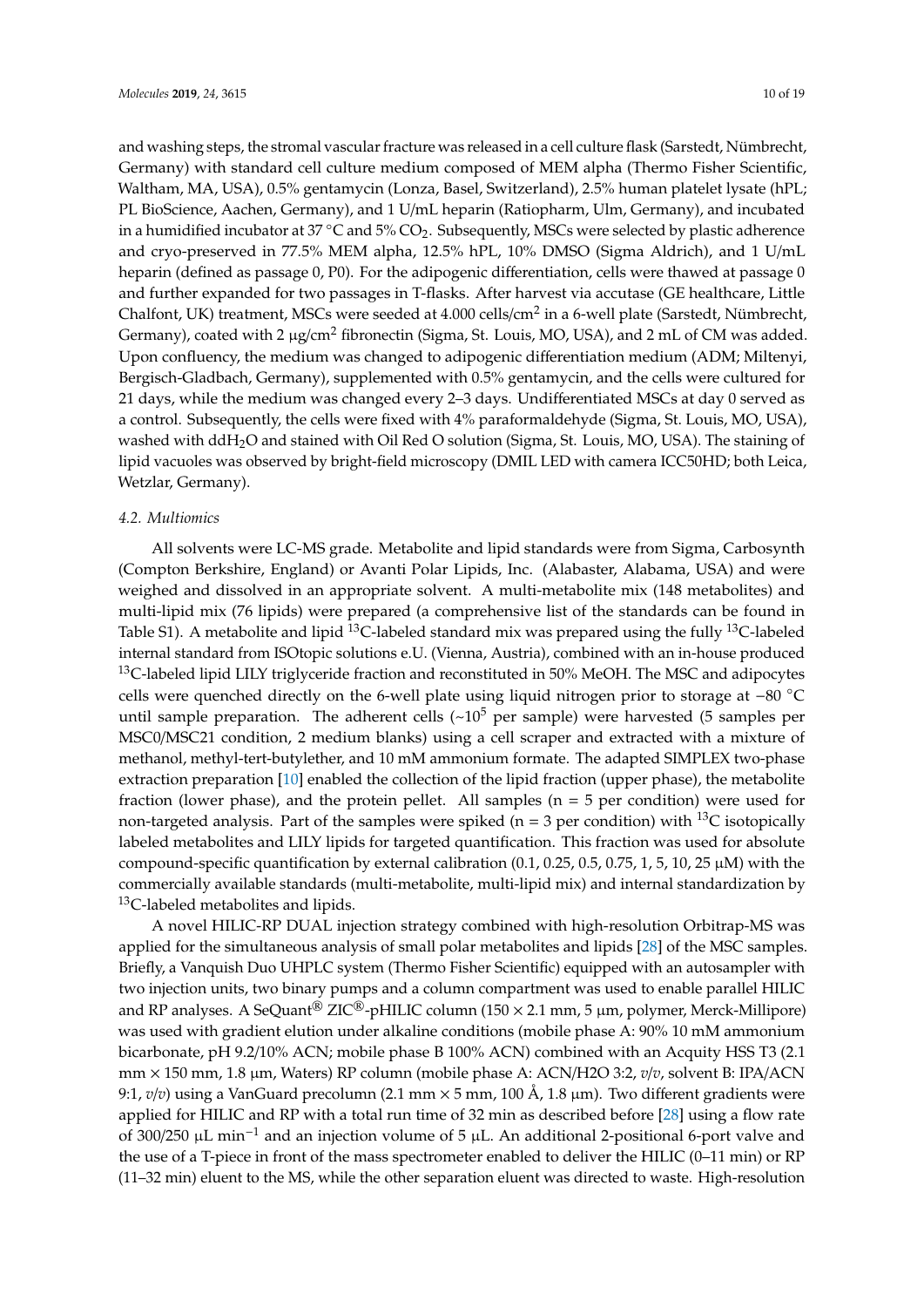mass spectrometry in positive and negative mode was conducted on a high field Thermo Scientific™ Q Exactive HF™ quadrupole-Orbitrap mass spectrometer equipped with an electrospray source using Full-MS (resolution 120,000 for quantification, positive mode only) and ddMS (resolution 30,000, positive and negative mode, Top-15) for identification. Detailed information on the dual injection HILIC-RP-MS workflow can be found in the supplementary information of Appendix [B.](#page-14-1)

The protein fractions containing the isotopically spiked samples  $(n = 3)$  were determined by Bradford assay (Pierce™ Coomassie Plus Assay Kit) and used for normalization. The other protein pellets ( $n = 2$ ) were used for shotgun proteomics including protein extraction, digestion and LC-MS/MS analysis. Proteins were further purified in a 6 M guanidine chloride and 10mM HEPES-KOH buffer (pH 7.5) containing protease inhibitors before being followed by precipitation in a methanol/chloroform/water (4:3:2 *v*/*v*/*v*) mixture. Precipitated proteins were resuspended in 6 M Urea, 2 M thiourea, and 10 mM HEPES-KOH (pH 7.5). For reduction and alkylation, DTT (10 mM) and iodoacetamide (50 mM) was added. Proteins were trypsin-digested overnight, and 1 µg was loaded on the column for LC-MS/MS analysis. LC-MS/MS analysis was performed on a nano-LC-system (Ultimate 3000 RSLC; Thermo Fisher Scientific) coupled to an Impact II high resolution quadrupole time-of-flight (Bruker) using a Captive Spray nano electrospray ionization source (Bruker Daltonics). The nano-LC system was equipped with an Acclaim Pepmap nanotrap column (C18, 100 Å, 700  $\mu$ m 2 cm; Thermo Fisher Scientific) and an Acclaim Pepmap RSLC analytical column (C18, 100 Å, 75  $\mu$ m  $\times$  50 cm; Thermo Fisher Scientific). The peptide mixture was fractionated by applying a linear gradient of 5% to 45% acetonitrile at a flow rate of 250 nL min−<sup>1</sup> over a period of 80 min. The column temperature was set to 50◦C. MS1 spectra were acquired at 3 Hz with a mass range from *m*/*z* 200–2000, with the Top-15 most intense peaks selected for MS/MS analysis using an intensity-dependent spectra acquisition time between 4 and 16 Hz. Dynamic exclusion duration was 0.5 min.

#### *4.3. Data Analysis*

Data analysis was performed by dedicated software for targeted (Skyline 4.2) and untargeted analysis (metabolites: Compound Discoverer 3.0; lipids: Lipid Search 4.1, Compound Discoverer 3.0; proteins: MaxQuant 1.6.2.10). For targeted analysis, normalization by <sup>13</sup>C-labeled lipids/metabolites and protein content was performed. For non-targeted data analysis, background correction (by medium/blank samples) and normalization (mean-centered and divided by standard deviation in MetaboAnalyst) was performed prior to further statistical and pathway analysis using MetaboAnalyst 4.0 [\[32\]](#page-17-0). Adipocyte samples had a higher variation than MSC cells, which was considered for statistical analysis. Context-specific metabolic networks were reconstructed from shotgun proteomics data applying the FASTCORE algorithm [\[55\]](#page-18-1) using a consistent version of Recon 2.4 [\[56\]](#page-18-2). FASTCC [\[55\]](#page-18-1) was applied with the default flux activity threshold of 1e-4. Proteomic data was mapped to the consistent version of Recon2.4 via the Gene Protein Association rules (GPR rules) to obtain a set of core reactions, i.e., reactions that were found both in the proteomic data and the network model of Recon2.4. FASTCORE were used to identify the missing reactions necessary to obtain a consistent context-specific subnetwork for all differentiation states. OmicsNet was used for multiomics data integration, visualization and pathway analysis [\[35\]](#page-17-3).

**Supplementary Materials:** The following are available online at http://[www.mdpi.com](http://www.mdpi.com/1420-3049/24/19/3615/s1)/1420-3049/24/19/3615/s1, Table S1. Summary of the protein and lipid/metabolite data, Table S2. Regulated pathways comparing MSC and adipocytes.

**Author Contributions:** Conceptualization, E.R., D.E. and T.N.; methodology, E.R., M.R., H.S., and G.K.; software, E.R, T.N. and M.R.; validation, E.R., T.N. and D.E.; investigation, E.R. and H.S.; resources, G.K., C.K. and T.N.; data curation, E.R., M.P.P., G.M., T.N.; writing—original draft preparation, E.R.; writing—review and editing, E.R., D.E., T.N., G.K. and C.K.; project administration, E.R.; funding acquisition, E.R., D.E., C.K., G.K. and T.N.

**Funding:** The LILY project for the production of isotopically labeled lipid received funding from the Austrian BMWFW Federal Ministry (aws PRIZE prototype funding). Open Access Funding by the University of Vienna.

**Acknowledgments:** This work is supported by the University of Vienna, the Faculty of Chemistry, the Vienna Metabolomics Center (VIME; http://[metabolomics.univie.ac.at](http://metabolomics.univie.ac.at/)/) and the research platform Chemistry Meets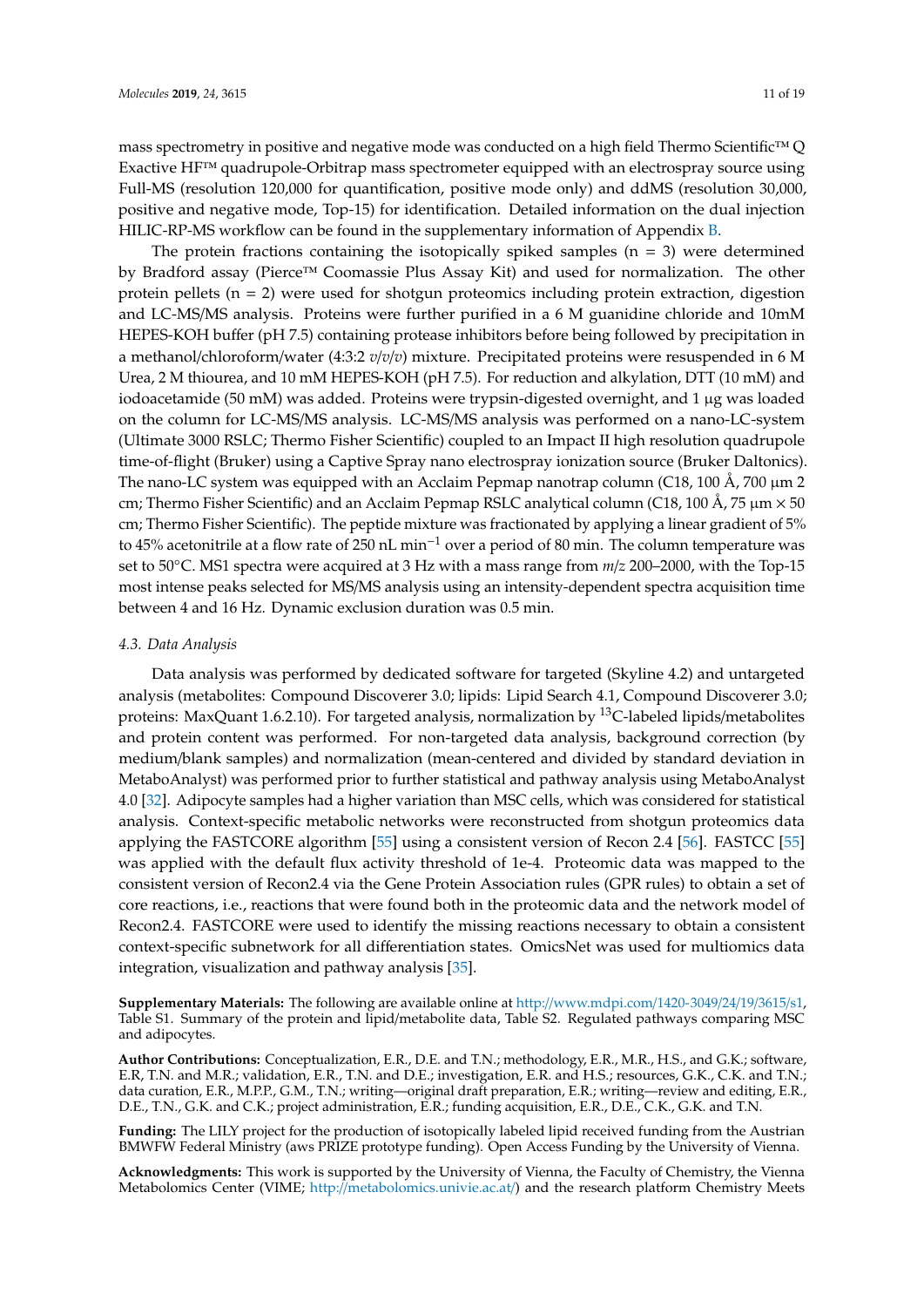Microbiology and the Mass Spectrometry Center (MSC) of the University of Vienna. The authors thank all members of individual groups (University of Vienna, University of Natural Resources and Life Sciences and LMU München) for continuous support. Especially, we acknowledge Sophie Neumayer for laboratory and Yasin El<br>Abjead for data evaluation discussion Abiead for data evaluation discussion.

Conflicts of Interest: The authors declare no conflict of interest.

#### **Appendix A** Appendix A Appendix A

Table S1. Summary of the protein and lipid/metabolite data. Lists of metabolite and lipid standards used for targeted LC-MS. Protein IDs. Recon 2.4 pathway matches. Summary input list of identified<br>proteins (fasta numbers) linids, and motebolites (human moteboleme database numbers) using modian proteins (fasta numbers), lipids, and metabolites (human metabolome database numbers) using median process (and nancers), space, and measures (namely measureme database namely) asing measure

Table S2. Regulated pathways comparing MSC and adipocytes. Significantly regulated (*p*-value <<br>0.05) pathways identified by protein/metabolite network interaction using OmicsNet [35]. 0.05) pathways identified by protein/metabolite network interaction using OmicsNet [\[35\]](#page-17-3).

<span id="page-11-0"></span>

<span id="page-11-1"></span>**Figure A1.** Triglycerides (TG) 54:6 label-free quantification using external calibration (n = 3).



standardization (n = 3) by <sup>13</sup>C-labeled TG 54:6 (LILY technology [15]). **Figure A2.** Compound-specific quantification of TG 54:6 using external calibration and internal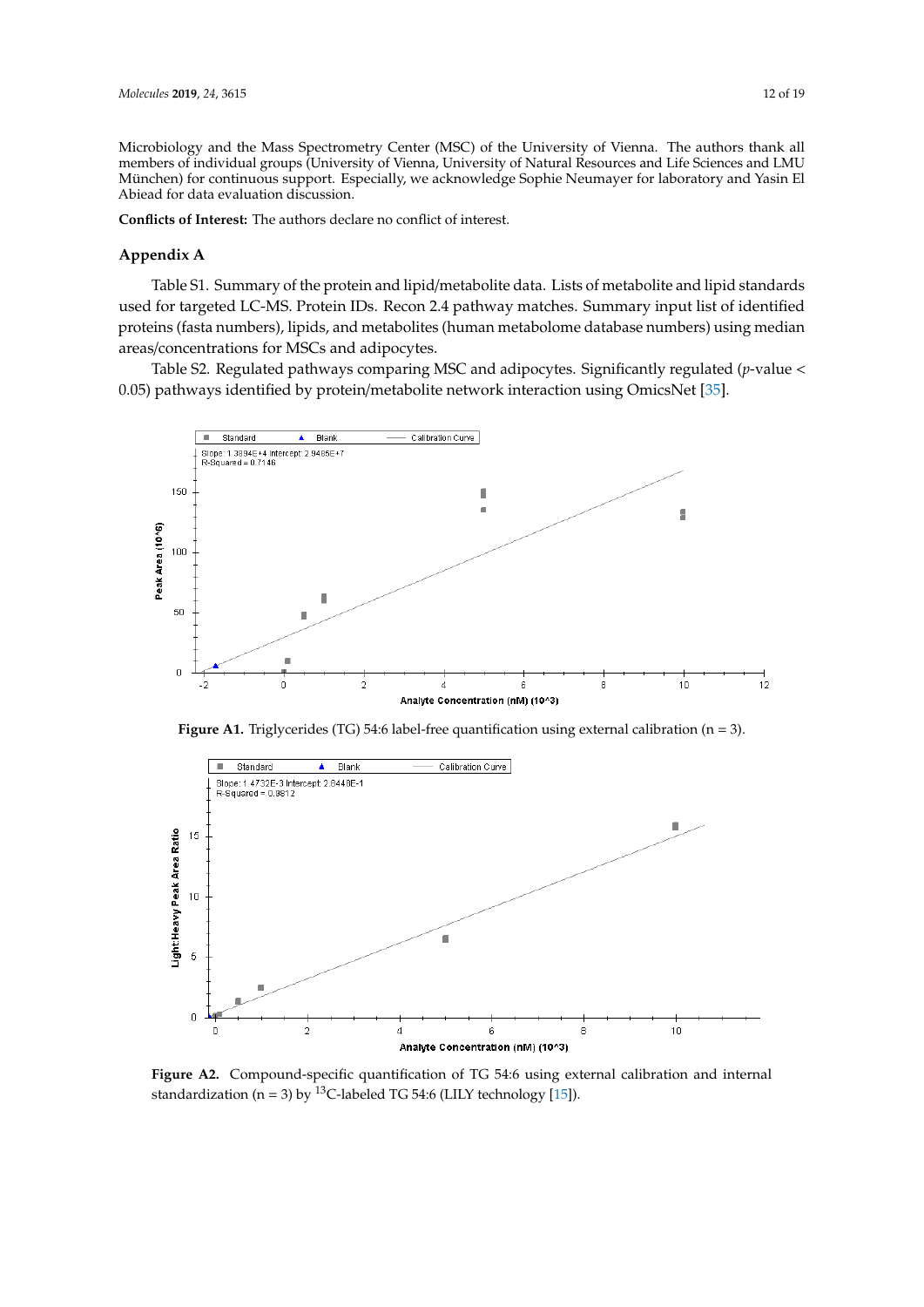<span id="page-12-0"></span>

**Figure A3.** Exemplary targeted quantification of metabolites and lipids. Compound-specific by <sup>13</sup>C-labeled matching compounds for (A) Normalization was performed by protein amounts and autoscaling in MetaboAnalyst 4.0 [\[32\]](#page-17-0). For amino acids such as asparagine, general downregulation in quantification in MSCs (MSC0) and adipocytes (MSC21) using external calibration and standardization adipocytes was observed. For lipids and lipid precursors such as TG 54:3 (**B**) or carnitine (**C**), a trend towards upregulation in adipocytes was observed. Data is represented as median  $\pm$  upper/lower quartile ( $n = 3$ ).

<span id="page-12-1"></span>

**Figure A4.** Most abundant lipid classes in MSCs and adipocytes. Identification was performed with LipidSearch 4.2. using the summed areas of all annotated lipids in a given lipid class. Abbreviations: DG- Diglyceride, Cer- Ceramide, PS- Phosphatidylserine, LPE- Lysophosphatidylethanolamine, PI- Phosphatidylinositol, PE- Phosphatidylethanolamine, LPC- Lysophosphatidylcholine, SM- Sphingomyline, PC- Phosphatidylcholine, TG- Triglyceride. Data is represented as mean  $\pm$  % variation (n = 5).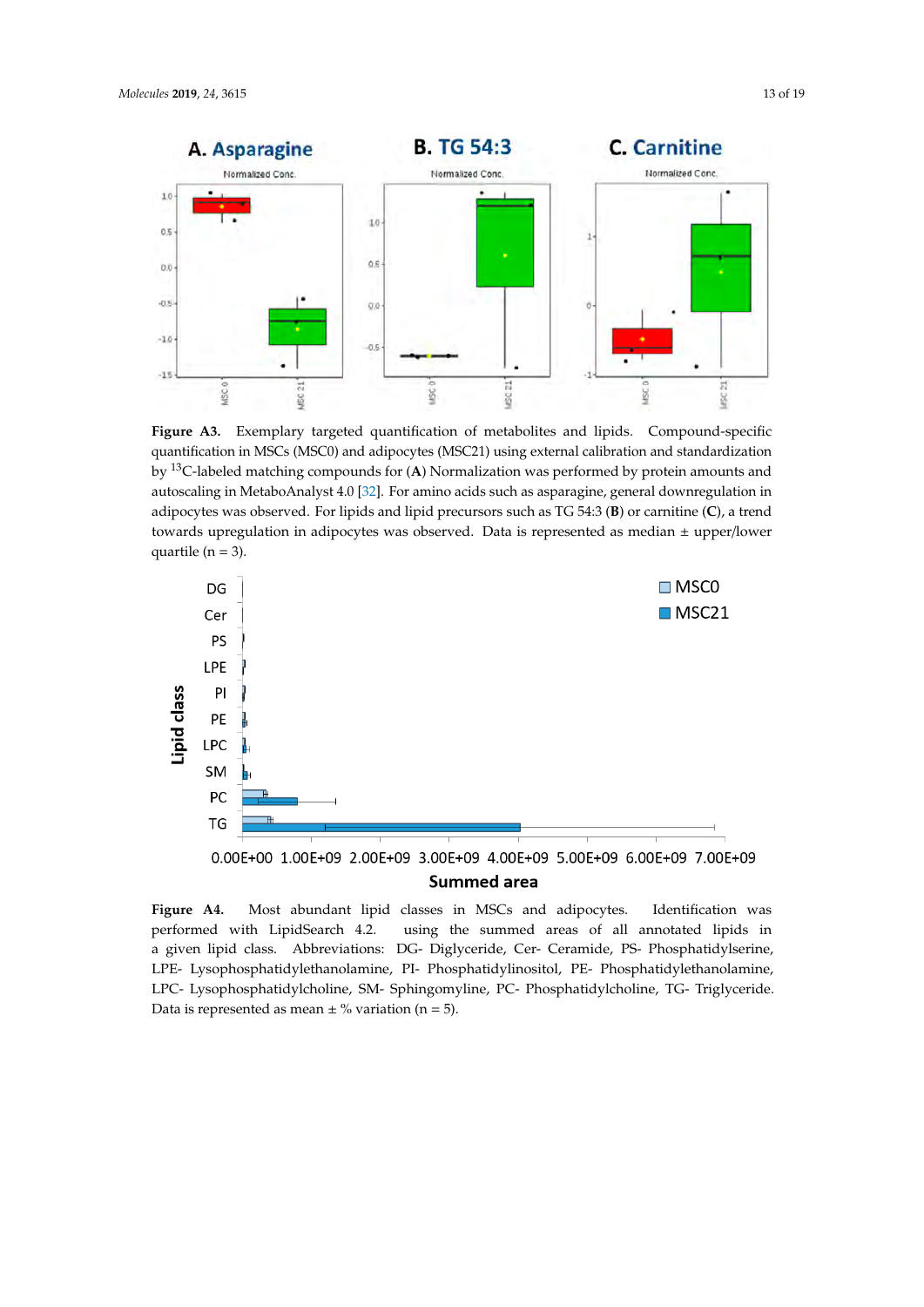<span id="page-13-0"></span>

<span id="page-13-1"></span>Figure A5. Reprogramming of metabolic pathways during adipogenic differentiation of MSCs. Numbers represent differences of proteomics-based reconstructed pathways (Recon2.4[57]) before Numbers represent differences of proteomics-based reconstructed pathways (Recon 2.4 [\[57\]](#page-18-3)) before and after MSC differentiation. A positive number indicates an increase of reactions in the pathway during differentiation, negative numbers indicate a decrease during differentiation. Differences were built from mean values of two replicates.



**Figure A6.** Carnitine and di- and triglyceride regulation in adipogenic differentiation. Example networks of metabolite-protein interaction analysis using OmicsNet [\[35\]](#page-17-3) (**A**) Triglyceride and diglyceride regulation in adipocytes. The blue labeling highlights the glycerophospholipid proteins. (**B**) Carnitine network. The blue labeling highlights proteins of the peroxisomal proliferator-activated receptor (PPAR) signaling pathway, green label of peroxisomal carnitine O-octanoyltransferase (CROT gene): Transport of medium- and long- chain acyl-coenzyme A(CoA) molecules out of the peroxisome to the cytosol and mitochondria. The protein thus plays a role in lipid metabolism and fatty acid beta-oxidation. peroxisome to the cytosol and mitochondria. The protein thus plays a role in lipid metabolism and **Figure A6.** Carnitine and di- and triglyceride regulation in adipogenic differentiation. Example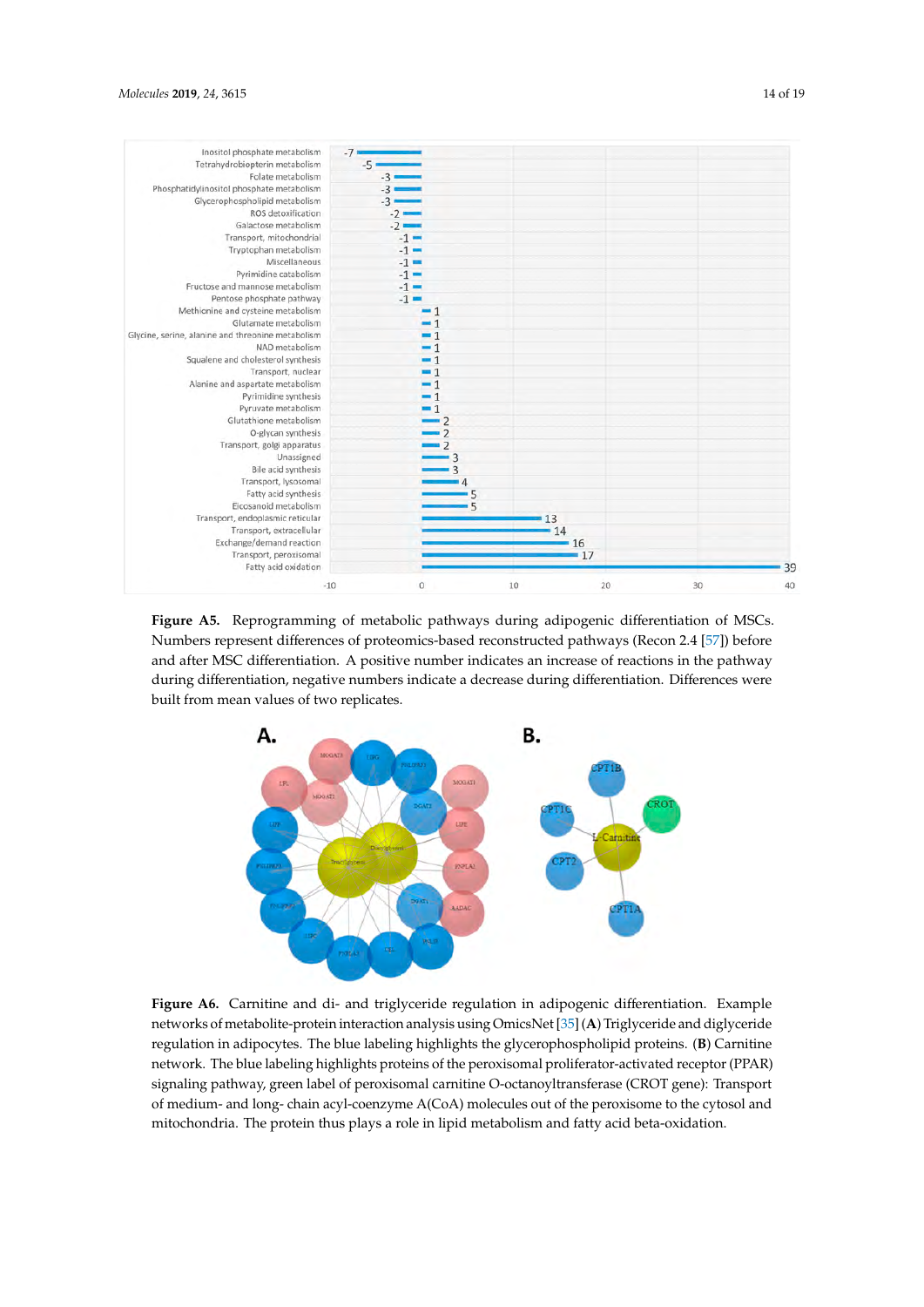<span id="page-14-0"></span>

**Figure A7.** MS2 spectra of predicted ganglioside. Fragmentation spectra (Thermo Xcalibur) of **Figure A7.** MS2 spectra of predicted ganglioside. Fragmentation spectra (Thermo Xcalibur) of regulated ganglioside GM3(d18:1/16:0) (sum formula,  $C_{57}H_{104}N_2O_{21}$ ) show characteristic lipid fragments [\[58\]](#page-18-4) in the positive ion mode and characteristic glycan moieties in the negative ion mode.

## <span id="page-14-1"></span>**Appendix B Appendix B**

### **Supplementary Information**  *Supplementary Information*

### *LC-MS Assay for Lipids and Metabolites- HILIC-RP-MS Dual Injection Setup LC-MS Assay for Lipids and Metabolites- HILIC-RP-MS Dual Injection Setup*

A recently published HILIC-RP-MS method was applied based on a Vanquish Duo UHPLC A recently published HILIC-RP-MS method was applied based on a Vanquish Duo UHPLC system (Thermo Fisher Scientific) equipped with an autosampler with two injection units, two binary system (The pumps and a column compartment enabling parallel HILIC and RP analyses [\[28\]](#page-16-11). The temperature of the autosampler was set to  $10^{\circ}$ C.

For metabolite analysis, a SeQuant<sup>®</sup> ZIC<sup>®</sup>-pHILIC column (150  $\times$  2.1 mm, 5 µm, polymer, Merck-Millipore) was used with gradient elution under alkaline conditions with mobile phase A being 90% 10 mM ammonium bicarbonate, pH 9.2/10% acetonitrile and mobile phase B being 100% acetonitrile. A flow rate of 300 µL min<sup>-1</sup>, 5 µL injection volume (starting conditions) and 40 °C column temperature was used with the following gradient: 0.0–6.0 min 75–45% B, 6.0–7.0 min decrease to 30% B, 7.0–10.0 min 30% B and at 10.0 min switch to 75% B. From 15 to 27 min, the flow rate was reduced to 50 µL min−<sup>1</sup> in order to save solvents during RP elution and the injector needle was washed with 40% MeOH.

For lipid analysis, an Acquity HSS T3 (2.1 mm  $\times$  150 mm, 1.8 µm, Waters) with a VanGuard Precolumn (2.1 mm  $\times$  5 mm, 100 Å, 1.8 µm) was applied. The flow rate was set to 250 µL min<sup>-1</sup>, the injection volume 5  $\mu$ L and the column temperature to 40 °C using ACN/H2O (3:2, *v*/*v*) as solvent A and IPA/ACN (9:1, *v*/*v*) as solvent B. Both solvents contained 0.1% formic acid and 10 mM ammonium formate and the following gradient was used: 0–12.0 min 30% B, 12.0–25.0 min ramp to 75% B, 25.0–27.0 ramp to 100% B, 27.0–32.0 100% B, 32.0 min fast switch to 30% B. Equilibration of minimum at least 5 min required was continued during the following HILIC injection. The injector needle was washed with 75% IPA, 25%  $H_2O$ , and 0.1% formic acid for 5 s prior to each injection.

Postcolumn 2-position 6-port valves were installed, respectively, followed by a T-piece prior to the introduction into the MS. Two orthogonal separations were performed consecutively (HILIC: 0–11 min; RP: 11–32 min), while the other separation eluent was directed to the waste. The dual-injection sampler was programmed so that the metabolite and lipid extract were directed to the corresponding autosampler. The analytical run was initialized upon injection of the metabolite sample onto the HILIC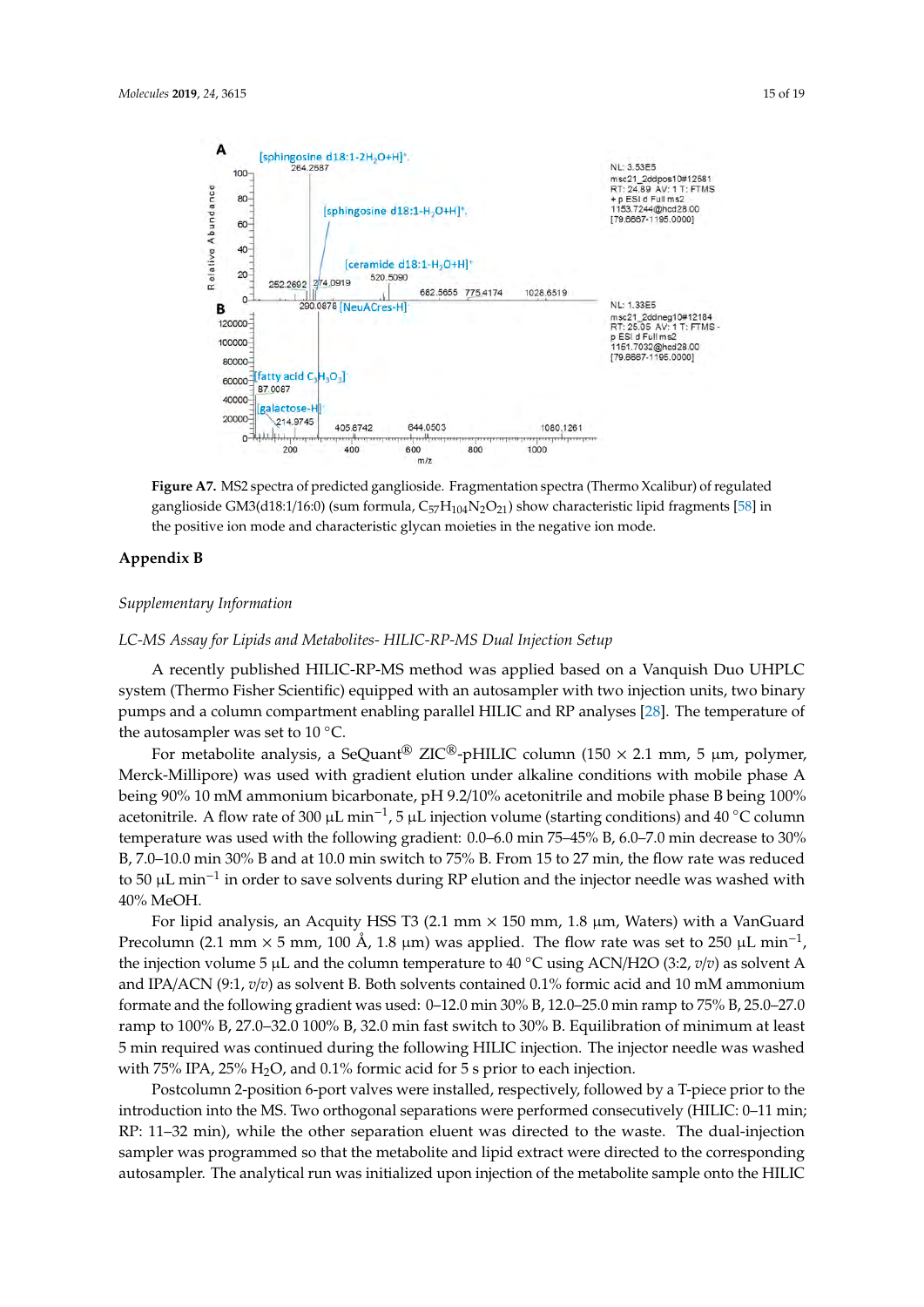column, while the injection of the lipid sample was delayed by 10 min corresponding to the run time of HILIC separation. The second injection on the RP column followed after 10 min and was synchronized to the switching of the two postcolumn 6-port valves at 11 min. The RP separation was carried out during the equilibration of the HILIC column with a total run time of 32 min.

High-resolution mass spectrometry was conducted on a high field Thermo Scientific™ Q Exactive HF™ quadrupole-Orbitrap mass spectrometer equipped with an electrospray source. The ESI source parameters were the following: sheath gas 40, auxiliary gas 3, spray voltage 2.8 kV in negative and 3.5 kV in the positive mode, capillary temperature 280 ◦C, S-Lens RF level 30 and auxiliary gas heater 320  $\degree$ C. Spectral data were acquired in the profile mode. From 0 to 11 min full mass scan data in the range of 65–975 *m*/*z* were acquired followed by 200–2000 *m*/*z* from 11 to 32 min for lipid analysis. For the Full-MS quantification runs, positive mode data were acquired with a resolution of 120,000. The automatic gain control (AGC) target was set to 1e6 and the maximum injection time (IT) was 200 ms and 100 ms for Full-MS and ddMS2 respectively. For identification, data-dependent MS2 (ddMS2) Top-15 fragmentation spectra were acquired in positive and negative modes separately with a resolution of 30,000 for MS2. The ions were isolated with 1 *m*/*z* and fragmented with normalized collision energies of NCE 30 for HILIC metabolites and 28 for RP lipids. The dynamic exclusion of triggered *m*/*z* was set to 10 s. Iterative exclusion lists from pooled samples were generated using the IE-Omics tool [\[59\]](#page-18-5).

#### **References**

- <span id="page-15-0"></span>1. Tang, Q.Q.; Lane, M.D. Adipogenesis: From Stem Cell to Adipocyte. *Annu. Rev. Biochem.* **2012**, *81*, 715–736. [\[CrossRef\]](http://dx.doi.org/10.1146/annurev-biochem-052110-115718) [\[PubMed\]](http://www.ncbi.nlm.nih.gov/pubmed/22463691)
- <span id="page-15-1"></span>2. Gimble, J.M.; Katz, A.J.; Bunnell, B.A. Adipose-derived stem cells for regenerative medicine. *Circ. Res.* **2007**, *100*, 1249–1260. [\[CrossRef\]](http://dx.doi.org/10.1161/01.RES.0000265074.83288.09) [\[PubMed\]](http://www.ncbi.nlm.nih.gov/pubmed/17495232)
- <span id="page-15-11"></span>3. Galateanu, B.; Dinescu, S.; Cimpean, A.; Dinischiotu, A.; Costache, M. Modulation of adipogenic conditions for prospective use of hADSCs in adipose tissue engineering. *Int. J. Mol. Sci.* **2012**, *13*, 15881–15900. [\[CrossRef\]](http://dx.doi.org/10.3390/ijms131215881) [\[PubMed\]](http://www.ncbi.nlm.nih.gov/pubmed/23443100)
- <span id="page-15-5"></span>4. Dai, R.; Wang, Z.; Samanipour, R.; Koo, K.; Kim, K. Adipose-Derived Stem Cells for Tissue Engineering and Regenerative Medicine Applications. *Stem Cells Int.* **2016**, *2016*, 1–19. [\[CrossRef\]](http://dx.doi.org/10.1155/2016/6737345) [\[PubMed\]](http://www.ncbi.nlm.nih.gov/pubmed/27057174)
- <span id="page-15-2"></span>5. Fitzsimmons, R.E.B.; Mazurek, M.S.; Soos, A.; Simmons, C.A. Mesenchymal stromal/stem cells in regenerative medicine and tissue engineering. *Stem Cells Int.* **2018**, *2018*. [\[CrossRef\]](http://dx.doi.org/10.1155/2018/8031718) [\[PubMed\]](http://www.ncbi.nlm.nih.gov/pubmed/30210552)
- <span id="page-15-3"></span>6. Yoshihara, M.; Hayashizaki, Y.; Murakawa, Y. Genomic Instability of iPSCs: Challenges Towards Their Clinical Applications. *Stem Cell Rev. Reports* **2017**, *13*, 7–16. [\[CrossRef\]](http://dx.doi.org/10.1007/s12015-016-9680-6) [\[PubMed\]](http://www.ncbi.nlm.nih.gov/pubmed/27592701)
- <span id="page-15-4"></span>7. Badimon, L.; Cubedo, J. Adipose tissue depots and inflammation: Effects on plasticity and residentmesenchymal stem cell function. *Cardiovasc. Res.* **2017**, *113*, 1064–1073. [\[CrossRef\]](http://dx.doi.org/10.1093/cvr/cvx096) [\[PubMed\]](http://www.ncbi.nlm.nih.gov/pubmed/28498891)
- <span id="page-15-6"></span>8. Wu, Z.; Rosen, E.D.; Brun, R.; Hauser, S.; Adelmant, G.; Troy, A.E.; McKeon, C.; Darlington, G.J.; Spiegelman, B.M. Cross-regulation of C/EBPα and PPARγ controls the transcriptional pathway of adipogenesis and insulin sensitivity. *Mol. Cell* **1999**, *3*, 151–158. [\[CrossRef\]](http://dx.doi.org/10.1016/S1097-2765(00)80306-8)
- 9. Park, B.O.; Ahrends, R.; Teruel, M.N. Consecutive Positive Feedback Loops Create a Bistable Switch that Controls Preadipocyte-to-Adipocyte Conversion. *Cell Rep.* **2012**, *2*, 976–990. [\[CrossRef\]](http://dx.doi.org/10.1016/j.celrep.2012.08.038)
- <span id="page-15-7"></span>10. Coman, C.; Solari, F.A.; Hentschel, A.; Sickmann, A.; Zahedi, R.P.; Ahrends, R. Simultaneous Metabolite, Protein, Lipid Extraction (SIMPLEX): A Combinatorial Multimolecular Omics Approach for Systems Biology. *Mol. Cell. Proteomics* **2016**, *15*, 1453–1466. [\[CrossRef\]](http://dx.doi.org/10.1074/mcp.M115.053702)
- <span id="page-15-8"></span>11. Gregoire, F.M.; Smas, C.M.; Sul, H.S. Understanding adipocyte differentiation. *Physiol. Rev.* **1998**, *78*, 783–809. [\[CrossRef\]](http://dx.doi.org/10.1152/physrev.1998.78.3.783) [\[PubMed\]](http://www.ncbi.nlm.nih.gov/pubmed/9674695)
- <span id="page-15-9"></span>12. Fell, D.A. Beyond genomics. *Trends Genet.* **2001**, *17*, 680–682. [\[CrossRef\]](http://dx.doi.org/10.1016/S0168-9525(01)02521-5)
- 13. Fiehn, O. Metabolomics–the link between genotypes and phenotypes. *Plant Mol. Biol.* **2002**, *48*, 155–171. [\[CrossRef\]](http://dx.doi.org/10.1023/A:1013713905833) [\[PubMed\]](http://www.ncbi.nlm.nih.gov/pubmed/11860207)
- <span id="page-15-10"></span>14. Griffiths, W.J.; Wang, Y.; Bill, W. Mass spectrometry: From proteomics to metabolomics and lipidomics. *Chem. Soc. Rev.* **2009**, *38*, 1882–1896. [\[CrossRef\]](http://dx.doi.org/10.1039/b618553n) [\[PubMed\]](http://www.ncbi.nlm.nih.gov/pubmed/19551169)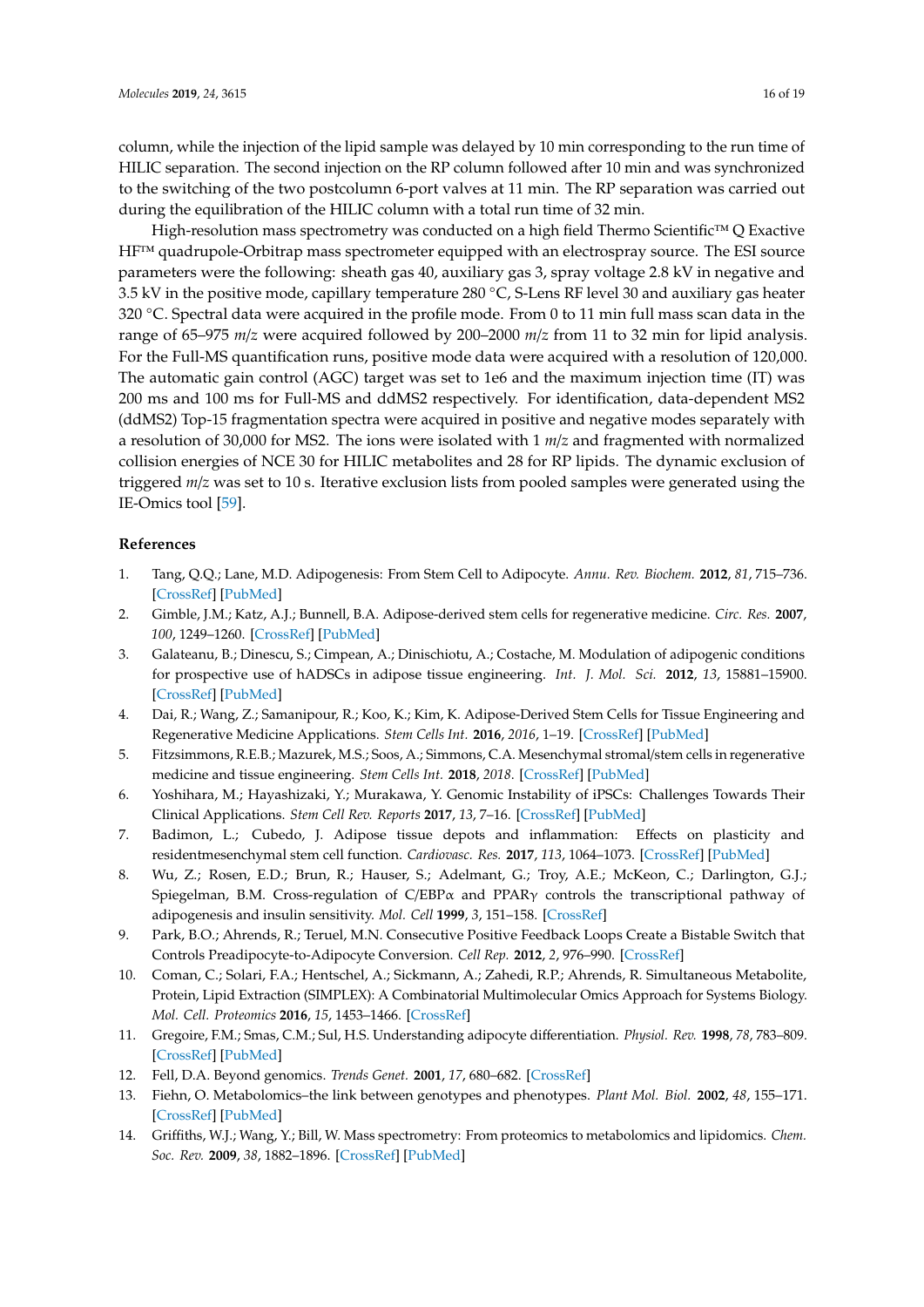- <span id="page-16-0"></span>15. Rampler, E.; Coman, C.; Hermann, G.; Sickmann, A.; Ahrends, R.; Koellensperger, G. LILY-lipidome isotope labeling of yeast: In vivo synthesis of 13 C labeled reference lipids for quantification by mass spectrometry. *Analyst* **2017**, *142*, 1891–1899. [\[CrossRef\]](http://dx.doi.org/10.1039/C7AN00107J) [\[PubMed\]](http://www.ncbi.nlm.nih.gov/pubmed/28475182)
- <span id="page-16-1"></span>16. Rampler, E.; Criscuolo, A.; Zeller, M.; El Abiead, Y.; Schoeny, H.; Hermann, G.; Sokol, E.; Cook, K.; Peake, D.A.; Delanghe, B.; et al. A Novel Lipidomics Workflow for Improved Human Plasma Identification and Quantification Using RPLC-MSn Methods and Isotope Dilution Strategies. *Anal. Chem.* **2018**, *90*, 6494–6501. [\[CrossRef\]](http://dx.doi.org/10.1021/acs.analchem.7b05382) [\[PubMed\]](http://www.ncbi.nlm.nih.gov/pubmed/29708737)
- <span id="page-16-2"></span>17. He, Y.; Wang, Y.; Zhang, B.; Li, Y.; Diao, L.; Lu, L.; Yao, J.; Liu, Z.; Li, D.; He, F. Revealing the metabolic characteristics of human embryonic stem cells by genome-scale metabolic modeling. *FEBS Lett.* **2018**, *592*, 3670–3682. [\[CrossRef\]](http://dx.doi.org/10.1002/1873-3468.13255)
- <span id="page-16-3"></span>18. Fouladiha, H.; Marashi, S.A.; Shokrgozar, M.A.; Farokhi, M.; Atashi, A. Applications of a metabolic network model of mesenchymal stem cells for controlling cell proliferation and differentiation. *Cytotechnology* **2018**, *70*, 331–338. [\[CrossRef\]](http://dx.doi.org/10.1007/s10616-017-0148-6)
- <span id="page-16-4"></span>19. Fürtauer, L.; Pschenitschnigg, A.; Scharkosi, H.; Weckwerth, W.; Nägele, T. Combined multivariate analysis and machine learning reveals a predictive module of metabolic stress response in Arabidopsis thaliana. *Mol. Omi.* **2018**, *14*, 437–449. [\[CrossRef\]](http://dx.doi.org/10.1039/C8MO00095F)
- <span id="page-16-5"></span>20. Simon, M.F.; Daviaud, D.; Pradère, J.; Guigné, C.; Wabitsch, M.; Chun, J.; Valet, P.; Saulnier-Blache, J.S. Lysophosphatidic acid inhibits adipocyte differentiation via lysophosphatidic acid 1 receptor-dependent down-regulation of peroxisome proliferator-activated receptor gamma2. *J. Biol. Chem.* **2005**, *280*, 14656–14662. [\[CrossRef\]](http://dx.doi.org/10.1074/jbc.M412585200)
- 21. Shoham, N.; Girshovitz, P.; Katzengold, R.; Shaked, N.T.; Benayahu, D.; Gefen, A. Adipocyte stiffness increases with accumulation of lipid droplets. *Biophys. J.* **2014**, *106*, 1421–1431. [\[CrossRef\]](http://dx.doi.org/10.1016/j.bpj.2014.01.045) [\[PubMed\]](http://www.ncbi.nlm.nih.gov/pubmed/24655518)
- 22. Silva, F.J.; Holt, D.J.; Vargas, V.; Yockman, J.; Boudina, S.; Atkinson, D.; Grainger, D.W.; Revelo, M.P.; Sherman, W.; Bull, D.A.; et al. Metabolically active human brown adipose tissue derived stem cells. *Stem Cells* **2014**, *32*, 572–581. [\[CrossRef\]](http://dx.doi.org/10.1002/stem.1595) [\[PubMed\]](http://www.ncbi.nlm.nih.gov/pubmed/24420906)
- <span id="page-16-6"></span>23. Nassiri, I.; Lombardo, R.; Lauria, M.; Morine, M.J.; Moyseos, P.; Varma, V.; Nolen, G.T.; Knox, B.; Sloper, D.; Kaput, J.; et al. Systems view of adipogenesis via novel omics-driven and tissue-specific activity scoring of network functional modules. *Sci. Rep.* **2016**, *6*, 1–19. [\[CrossRef\]](http://dx.doi.org/10.1038/srep28851) [\[PubMed\]](http://www.ncbi.nlm.nih.gov/pubmed/27385551)
- <span id="page-16-7"></span>24. Bernardo, M.E.; Zaffaroni, N.; Novara, F.; Cometa, A.M.; Avanzini, M.A.; Moretta, A.; Montagna, D.; Maccario, R.; Villa, R.; Daidone, M.G.; et al. Human bone marrow-derived mesenchymal stem cells do not undergo transformation after long-term in vitro culture and do not exhibit telomere maintenance mechanisms. *Cancer Res.* **2007**, *67*, 9142–9149. [\[CrossRef\]](http://dx.doi.org/10.1158/0008-5472.CAN-06-4690) [\[PubMed\]](http://www.ncbi.nlm.nih.gov/pubmed/17909019)
- <span id="page-16-8"></span>25. Miura, M.; Miura, Y.; Padilla-Nash, H.M.; Molinolo, A.A.; Fu, B.; Patel, V.; Seo, B.-M.; Sonoyama, W.; Zheng, J.J.; Baker, C.C.; et al. Accumulated Chromosomal Instability in Murine Bone Marrow Mesenchymal Stem Cells Leads to Malignant Transformation. *Stem Cells* **2006**, *24*, 1095–1103. [\[CrossRef\]](http://dx.doi.org/10.1634/stemcells.2005-0403) [\[PubMed\]](http://www.ncbi.nlm.nih.gov/pubmed/16282438)
- <span id="page-16-9"></span>26. Pinu, F.R.; Beale, D.J.; Paten, A.M.; Kouremenos, K.; Swarup, S.; Schirra, H.J.; Wishart, D. Systems Biology and Multi-Omics Integration: Viewpoints from the Metabolomics Research Community. *Metabolites* **2019**, *9*, 76. [\[CrossRef\]](http://dx.doi.org/10.3390/metabo9040076) [\[PubMed\]](http://www.ncbi.nlm.nih.gov/pubmed/31003499)
- <span id="page-16-10"></span>27. Weckwerth, W.; Wenzel, K.; Fiehn, O. Process for the integrated extraction, identification and quantification of metabolites, proteins and RNA to reveal their co-regulation in biochemical networks. *Proteomics* **2004**, *4*, 78–83. [\[CrossRef\]](http://dx.doi.org/10.1002/pmic.200200500) [\[PubMed\]](http://www.ncbi.nlm.nih.gov/pubmed/14730673)
- <span id="page-16-11"></span>28. Schwaiger,M.; Schoeny, H.; El Abiead, Y.; Hermann, G.; Rampler, E.; Koellensperger, G.Merging metabolomics and lipidomics into one analytical run. *Analyst* **2019**, *144*, 220–229. [\[CrossRef\]](http://dx.doi.org/10.1039/C8AN01219A) [\[PubMed\]](http://www.ncbi.nlm.nih.gov/pubmed/30411762)
- <span id="page-16-12"></span>29. Grzybek, M.; Palladini, A.; Alexaki, V.I.; Surma, M.A.; Simons, K.; Chavakis, T.; Klose, C.; Coskun, Ü. Comprehensive and quantitative analysis of white and brown adipose tissue by shotgun lipidomics. *Mol. Metab.* **2019**, *22*, 12–20. [\[CrossRef\]](http://dx.doi.org/10.1016/j.molmet.2019.01.009) [\[PubMed\]](http://www.ncbi.nlm.nih.gov/pubmed/30777728)
- <span id="page-16-13"></span>30. Schwaiger, M.; Rampler, E.; Hermann, G.; Miklos, W.; Berger, W.; Koellensperger, G.; Schwaiger, M.; Rampler, E.; Hermann, G.; Miklos, W.; et al. Anion-Exchange Chromatography Coupled to High-Resolution Mass Spectrometry: A Powerful Tool for Merging Targeted and Non-targeted Metabolomics. *Anal. Chem.* **2017**, *89*, 7667–7674. [\[CrossRef\]](http://dx.doi.org/10.1021/acs.analchem.7b01624) [\[PubMed\]](http://www.ncbi.nlm.nih.gov/pubmed/28581703)
- <span id="page-16-14"></span>31. Rampler, E.; Schoeny, H.; Mitic, B.M.; El Abiead, Y.; Schwaiger, M.; Koellensperger, G. Simultaneous non-polar and polar lipid analysis by on-line combination of HILIC, RP and high resolution MS. *Analyst* **2018**, *143*, 1250–1258. [\[CrossRef\]](http://dx.doi.org/10.1039/C7AN01984J) [\[PubMed\]](http://www.ncbi.nlm.nih.gov/pubmed/29431763)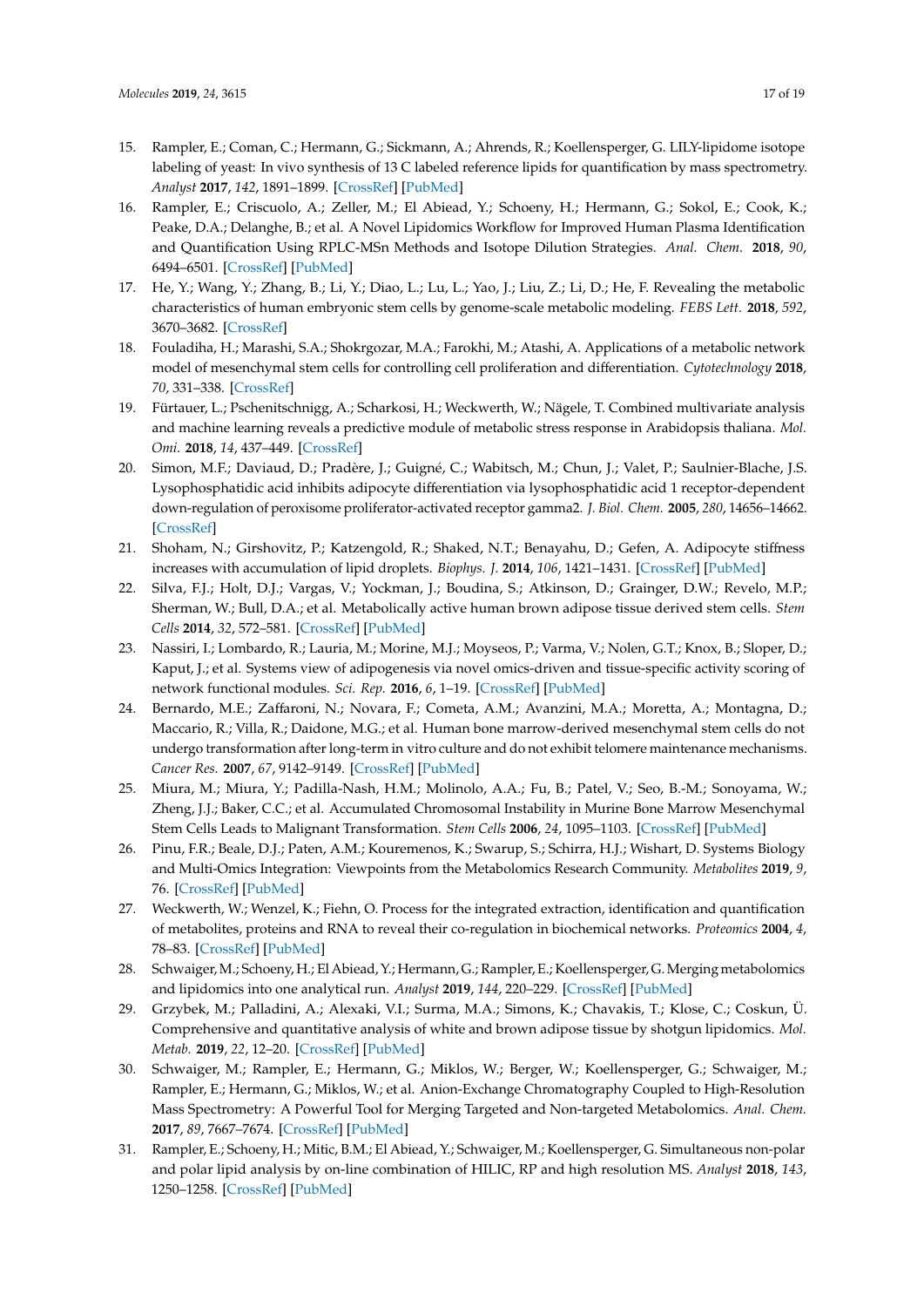- <span id="page-17-0"></span>32. Chong, J.; Soufan, O.; Li, C.; Caraus, I.; Li, S.; Bourque, G.; Wishart, D.S.; Xia, J. MetaboAnalyst 4.0: Towards more transparent and integrative metabolomics analysis. *Nucleic Acids Res.* **2018**, *46*, W486–W494. [\[CrossRef\]](http://dx.doi.org/10.1093/nar/gky310) [\[PubMed\]](http://www.ncbi.nlm.nih.gov/pubmed/29762782)
- <span id="page-17-1"></span>33. Arisawa, K.; Ichi, I.; Yasukawa, Y.; Sone, Y.; Fujiwara, Y. Changes in the phospholipid fatty acid composition of the lipid droplet during the differentiation of 3T3-L1 adipocytes. *J. Biochem.* **2013**, *154*, 281–289. [\[CrossRef\]](http://dx.doi.org/10.1093/jb/mvt051) [\[PubMed\]](http://www.ncbi.nlm.nih.gov/pubmed/23760554)
- <span id="page-17-2"></span>34. DeLany, J.P.; Floyd, Z.E.; Zvonic, S.; Smith, A.; Gravois, A.; Reiners, E.; Wu, X.; Kilroy, G.; Lefevre, M.; Gimble, J.M. Proteomic analysis of primary cultures of human adipose-derived stem cells. *Mol. Cell. Proteomics* **2005**, *4*, 731–740. [\[CrossRef\]](http://dx.doi.org/10.1074/mcp.M400198-MCP200) [\[PubMed\]](http://www.ncbi.nlm.nih.gov/pubmed/15753122)
- <span id="page-17-3"></span>35. Zhou, G.; Xia, J. OmicsNet: A web-based tool for creation and visual analysis of biological networks in 3D space. *Nucleic Acids Res.* **2018**, *46*, W514–W522. [\[CrossRef\]](http://dx.doi.org/10.1093/nar/gky510)
- <span id="page-17-4"></span>36. Fei, W.; Du, X.; Yang, H. Seipin, adipogenesis and lipid droplets. *Trends Endocrinol. Metab.* **2011**, *22*, 204–210. [\[CrossRef\]](http://dx.doi.org/10.1016/j.tem.2011.02.004) [\[PubMed\]](http://www.ncbi.nlm.nih.gov/pubmed/21497513)
- <span id="page-17-5"></span>37. Martin, S.; Parton, R.G. Caveolin, cholesterol, and lipid bodies. *Semin. Cell Dev. Biol.* **2005**, *16*, 163–174. [\[CrossRef\]](http://dx.doi.org/10.1016/j.semcdb.2005.01.007)
- <span id="page-17-6"></span>38. Prokesch, A.; Hackl, H.; Hakim-Weber, R.; Bornstein, S.; Trajanoski, Z. Novel Insights into Adipogenesis from Omics Data. *Curr. Med. Chem.* **2009**, *16*, 2952–2964. [\[CrossRef\]](http://dx.doi.org/10.2174/092986709788803132)
- <span id="page-17-7"></span>39. Lu, Q.; Zhang, Y.; Elisseeff, J.H. Carnitine and acetylcarnitine modulate mesenchymal differentiation of adult stem cells. *J. Tissue Eng. Regen. Med.* **2015**, *9*, 1352–1362. [\[CrossRef\]](http://dx.doi.org/10.1002/term.1747)
- 40. Tilg, H.; Moschen, A.R. Adipocytokines: Mediators linking adipose tissue, inflammation and immunity. *Nat. Rev. Immunol.* **2006**, *6*, 772–783. [\[CrossRef\]](http://dx.doi.org/10.1038/nri1937)
- <span id="page-17-8"></span>41. Ito, K.; Suda, T. Metabolic requirements for the maintenance of self-renewing stem cells. *Nat. Rev. Mol. Cell Biol.* **2014**, *15*, 243–256. [\[CrossRef\]](http://dx.doi.org/10.1038/nrm3772) [\[PubMed\]](http://www.ncbi.nlm.nih.gov/pubmed/24651542)
- <span id="page-17-9"></span>42. Yanes, O.; Clark, J.; Wong, D.M.; Patti, G.J.; Sanchez-ruiz, A.; Paul, H.; Trauger, S.A.; Desponts, C.; Ding, S.; Siuzdak, G. Metabolic oxidation regulates embryonic stem cell differentiation. *Nat. Chem. Biol.* **2010**, *6*, 411–417. [\[CrossRef\]](http://dx.doi.org/10.1038/nchembio.364) [\[PubMed\]](http://www.ncbi.nlm.nih.gov/pubmed/20436487)
- 43. Shyh-Chang, N.; Daley, G.Q.; Cantley, L.C. Stem cell metabolism in tissue development and aging. *Development* **2013**, *140*, 2535–2547. [\[CrossRef\]](http://dx.doi.org/10.1242/dev.091777) [\[PubMed\]](http://www.ncbi.nlm.nih.gov/pubmed/23715547)
- <span id="page-17-10"></span>44. Kha, H.T.; Basseri, B.; Shouhed, D.; Richardson, J.; Tetradis, S.; Hahn, T.J.; Parhami, F. Oxysterols regulate differentiation of mesenchymal stem cells: Pro-bone and anti-fat. *J. Bone Miner. Res.* **2004**, *19*, 830–840. [\[CrossRef\]](http://dx.doi.org/10.1359/jbmr.040115) [\[PubMed\]](http://www.ncbi.nlm.nih.gov/pubmed/15068507)
- <span id="page-17-11"></span>45. Roberts, L.D.; Virtue, S.; Vidal-Puig, A.; Nicholls, A.W.; Griffin, J.L. Metabolic phenotyping of a model of adipocyte differentiation. *Physiol. Genomics* **2009**, *39*, 109–119. [\[CrossRef\]](http://dx.doi.org/10.1152/physiolgenomics.90365.2008) [\[PubMed\]](http://www.ncbi.nlm.nih.gov/pubmed/19602617)
- <span id="page-17-12"></span>46. Mingrone, G.; Greco, A.V.; Capristo, E.; Benedetti, G.; Giancaterini, A.; De Gaetano, A.; Gasbarrini, G. L-Carnitine Improves Glucose Disposal in Type 2 Diabetic Patients. *J. Am. Coll. Nutr.* **1999**, *18*, 77–82. [\[CrossRef\]](http://dx.doi.org/10.1080/07315724.1999.10718830)
- <span id="page-17-13"></span>47. Lee, M.S.; Lee, H.J.; Lee, H.S.; Kim, Y. L-carnitine stimulates lipolysis via induction of the lipolytic gene expression and suppression of the adipogenic gene expression in 3T3-L1 adipocytes. *J. Med. Food* **2006**, *9*, 468–473. [\[CrossRef\]](http://dx.doi.org/10.1089/jmf.2006.9.468)
- <span id="page-17-14"></span>48. Anheuser, S.; Breiden, B.; Schwarzmann, G.; Sandhoff, K. Membrane lipids regulate ganglioside GM2 catabolism and GM2 activator protein activity. *J. Lipid Res.* **2015**, *56*, 1747–1761. [\[CrossRef\]](http://dx.doi.org/10.1194/jlr.M061036)
- <span id="page-17-15"></span>49. Bergante, S.; Torretta, E.; Creo, P.; Sessarego, N.; Papini, N.; Piccoli, M.; Fania, C.; Cirillo, F.; Conforti, E.; Ghiroldi, A.; et al. Gangliosides as a potential new class of stem cell markers: The case of GD1a in human bone marrow mesenchymal stem cells. *J. Lipid Res.* **2014**, *55*, 549–560. [\[CrossRef\]](http://dx.doi.org/10.1194/jlr.M046672)
- <span id="page-17-16"></span>50. Moussavou, G.; Kwak, D.H.; Lim, M.U.; Kim, J.S.; Kim, S.U.; Chang, K.T.; Choo, Y.K. Role of gangliosides in the differentiation of human mesenchymal-derived stem cells into osteoblasts and neuronal cells. *BMB Rep.* **2013**, *46*, 527–532. [\[CrossRef\]](http://dx.doi.org/10.5483/BMBRep.2013.46.11.179)
- <span id="page-17-17"></span>51. Nagafuku, M.; Sato, T.; Sato, S.; Shimizu, K.; Taira, T.; Inokuchi, J.I. Control of homeostatic and pathogenic balance in adipose tissue by ganglioside GM3. *Glycobiology* **2014**, *25*, 303–318. [\[CrossRef\]](http://dx.doi.org/10.1093/glycob/cwu112) [\[PubMed\]](http://www.ncbi.nlm.nih.gov/pubmed/25303960)
- <span id="page-17-18"></span>52. Drotleff, B.; Lämmerhofer, M. Guidelines for Selection of Internal Standard-Based Normalization Strategies in Untargeted Lipidomic Profiling by LC-HR-MS/MS. *Anal. Chem.* **2019**, *91*, 9836–9843. [\[CrossRef\]](http://dx.doi.org/10.1021/acs.analchem.9b01505) [\[PubMed\]](http://www.ncbi.nlm.nih.gov/pubmed/31241926)
- <span id="page-17-19"></span>53. AKHTAR, A. The Flaws and Human Harms of Animal Experimentation. *Cambridge Q. Healthc. Ethics* **2015**, *24*, 407–419. [\[CrossRef\]](http://dx.doi.org/10.1017/S0963180115000079) [\[PubMed\]](http://www.ncbi.nlm.nih.gov/pubmed/26364776)